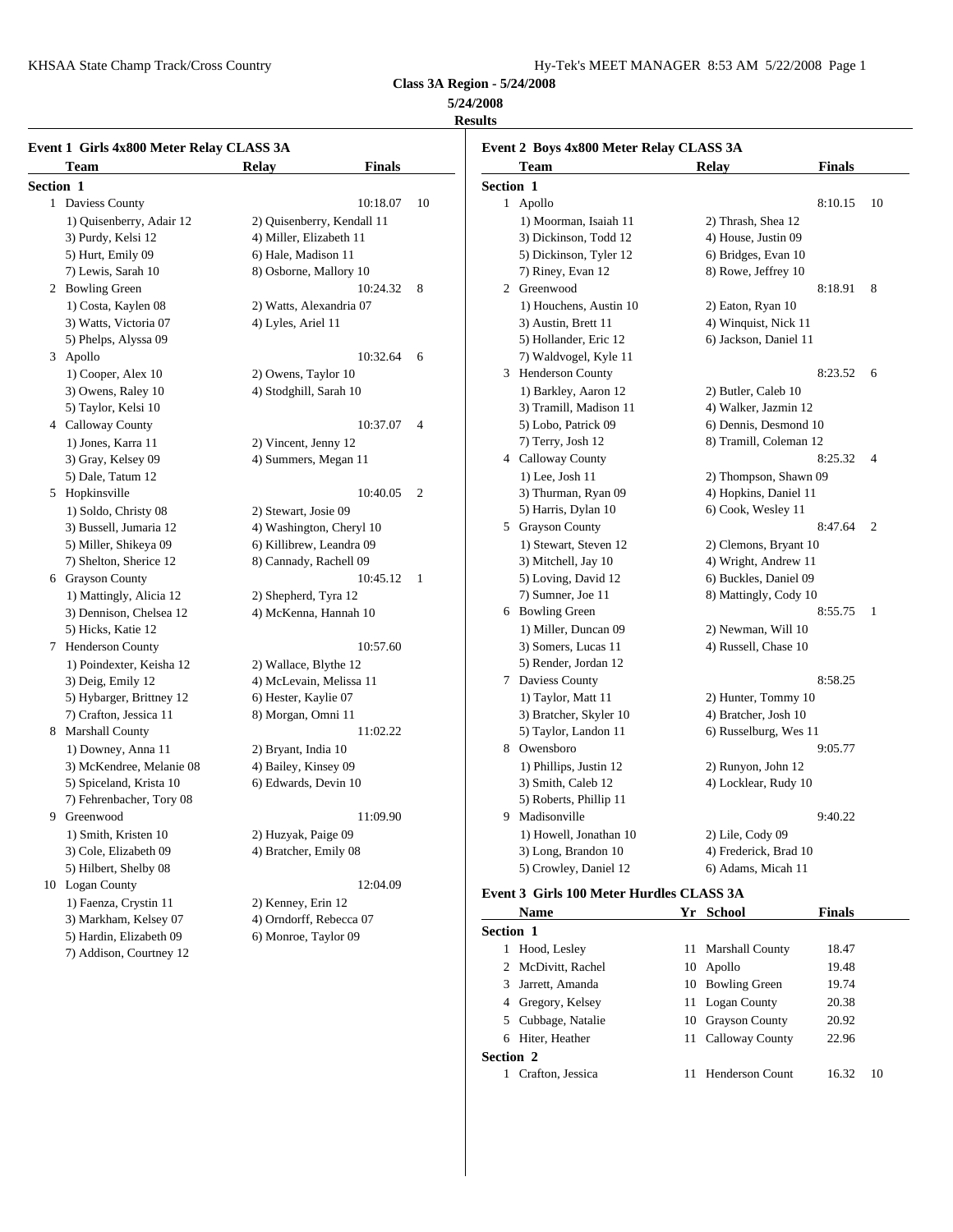| Iy-Tek's MEET MANAGER 8:53 AM 5/22/2008 Page 2 |  |  |  |
|------------------------------------------------|--|--|--|
|------------------------------------------------|--|--|--|

# **5/24/2008**

|                  |                                                       |    |                     |               |    | results                    |
|------------------|-------------------------------------------------------|----|---------------------|---------------|----|----------------------------|
|                  | Section 2  (Event 3 Girls 100 Meter Hurdles CLASS 3A) |    |                     |               |    | 6 Cohron, K                |
|                  | Name                                                  |    | Yr School           | <b>Finals</b> |    | 7 Dowdy, A                 |
|                  | 2 Roebuck, Brandi                                     |    | 10 Owensboro        | 17.07         | 8  | <b>Event 6 Boys 1</b>      |
|                  | 3 Martin, Brittany                                    |    | 09 Marshall County  | 17.19         | 6  | Name                       |
|                  | 4 Gray, Kyrsha                                        |    | 12 Warren Central   | 17.27         | 4  | Section 1                  |
|                  | 5 Shelton, Shelby                                     |    | 10 Daviess County   | 17.38         | 2  | 1 Littlepage,              |
|                  | 6 Bouchard, Emily                                     |    | 10 Daviess County   | 17.89         | 1  | 2 Mattingly,               |
|                  | --- Chrisman, Emily                                   |    | 09 Calloway County  | DQ            |    | 3 Buckles, D               |
|                  | Event 4 Boys 110 Meter Hurdles CLASS 3A               |    |                     |               |    | Section 2                  |
|                  | Name                                                  |    | Yr School           | Finals        |    | 1 Dymacek,                 |
| <b>Section 1</b> |                                                       |    |                     |               |    | Adams, M<br>$\overline{2}$ |
|                  | 1 Carter, Boone                                       |    | 12 Grayson County   | 17.82         |    | Curry, LaE<br>3            |
|                  | 2 Stelter, Mitchel                                    |    | 09 Marshall County  | 18.00         |    | 4 Wade, JC                 |
|                  | 3 DeWitt, Kegan                                       |    | 12 Owensboro        | 18.25         |    | Washingto<br>5             |
|                  | 4 Simmons, Andrew                                     |    | 10 Daviess County   | 18.68         |    | Noe, Jonat<br>6            |
|                  | 5 Vincent, Talon                                      |    | 12 Grayson County   | 19.46         |    | Thomas, C<br>7             |
|                  | 6 Edwards, Jeffry                                     |    | 10 Calloway County  | 19.81         |    | Section 3                  |
| <b>Section 2</b> |                                                       |    |                     |               |    | 1 Banks, Va                |
|                  | 1 McDuffen, Michael                                   |    | 12 Hopkinsville     | 15.68         | 10 | $\mathbf{2}$<br>Thompson   |
|                  | 2 Greco, Nick                                         |    | 12 Daviess County   | 16.25         | 8  | MacGillis,<br>3            |
|                  | 3 Devore, Sam                                         |    | 10 Marshall County  | 16.45         | 6  | Jarboe, Bri<br>4           |
|                  | 4 Watson, Reuben                                      |    | 10 Logan County     | 16.62         | 4  | Carner, Ne<br>5.           |
| 5                | Soaper, Eric                                          |    | 11 Henderson Count  | 16.94         | 2  | Barbee, Jo                 |
| 6                | Kitchens, Shawn                                       |    | 11 Henderson Count  | 17.81         | 1  | Jones, Con<br>7            |
|                  | 7 Browne, Adam                                        |    | 10 Madisonville     | 18.01         |    | <b>Section 4</b>           |
|                  |                                                       |    |                     |               |    | 1 Marigny, I               |
|                  | Event 5 Girls 100 Meter Dash CLASS 3A                 |    |                     |               |    | 2 Moore, Br.               |
|                  | Name                                                  |    | Yr School           | <b>Finals</b> |    | Theus, Alr<br>3            |
| <b>Section 1</b> |                                                       |    |                     |               |    | 4 Boards, Te               |
|                  | 1 Baker, Courtney                                     |    | 09 Madisonville     | 15.00         |    | Millay, Dy<br>5            |
|                  | 2 Sadler, Kelsey                                      |    | 11 Daviess County   | 15.11         |    | 6 Bumpus, J                |
|                  | 3 Alton, Madison                                      |    | 09 Calloway County  | 15.13         |    |                            |
|                  | 4 Loving, Casey                                       |    | 09 Grayson County   | 15.21         |    | <b>Event 7 Girls 4</b>     |
|                  | 5 Clark, Hillary                                      |    | 09 Grayson County   | 15.87         |    | Team                       |
| <b>Section 2</b> |                                                       |    |                     |               |    | <b>Section 1</b>           |
|                  | 1 McKenzie, Lakia                                     |    | 09 Apollo           | 13.78         |    | 1 Daviess Co               |
|                  | 2 Covington, Jessica                                  | 07 | <b>Logan County</b> | 14.15         |    | 1) Osborn                  |
|                  | 3 Ray, Jasmine                                        |    | 08 Warren Central   | 14.31         |    | 3) Hobgoo                  |
| 4                | Thomason, Kayla                                       | 07 | Greenwood           | 14.41         |    | 5) Shelton,                |
|                  | 5 Montague, Haley                                     |    | 11 Daviess County   | 14.49         |    | 7) Kolter,<br>2            |
| Section 3        |                                                       |    |                     |               |    | Apollo<br>1) Clark, $A$    |
|                  | 1 Grimes, Arlinda                                     |    | 11 Hopkinsville     | 13.08         | 6  | 3) Weddin                  |
|                  | 2 Morgan, Omni                                        | 11 | Henderson Count     | 13.46         | 2  | 5) McKenz                  |
|                  | 3 Dunn, Shadonna                                      |    | 12 Warren Central   | 13.64         |    | 3 Warren Ce                |
|                  | 4 Parm, Daviona                                       |    | 10 Apollo           | 14.03         |    | 1) Ray, Jas                |
| 5                | Elliott, Brittney                                     |    | 10 Madisonville     | 14.05         |    | 3) Whitney                 |
|                  | 6 Boren, Nicole                                       |    | 12 Marshall County  | 14.24         |    | 4 Greenwoo                 |
|                  | 7 Ladd, Savannah                                      |    | 08 Graves County    | 14.34         |    | 1) Weitlau                 |
| <b>Section 4</b> |                                                       |    |                     |               |    | 3) Stanley,                |
|                  | 1 Carbon, Shanice                                     |    | 10 Owensboro        | 12.87         | 10 | 5) Miller, l               |
| $\overline{2}$   | Murphy, Mariah                                        | 11 | Owensboro           | 12.92         | 8  | 7) Bratche                 |
| 3                | Prather, Brittany                                     | 11 | Henderson Count     | 13.32         | 4  |                            |
|                  | 4 Cannady, Rachell                                    |    | 09 Hopkinsville     | 13.48         | 1  |                            |
|                  | 5 McMillian, Ameshia                                  |    | 12 Bowling Green    | 13.52         |    |                            |

| <b>Results</b>                                   |    |                                            |               |    |
|--------------------------------------------------|----|--------------------------------------------|---------------|----|
| 6 Cohron, Katie                                  |    | 08 Bowling Green                           | 13.63         |    |
| 7 Dowdy, Ashlyn                                  |    | 11 Graves County                           | 13.96         |    |
| Event 6 Boys 100 Meter Dash CLASS 3A             |    |                                            |               |    |
| Name                                             |    | Yr School                                  | <b>Finals</b> |    |
| <b>Section 1</b>                                 |    |                                            |               |    |
| 1 Littlepage, Josh                               |    | 12 Calloway County                         | 12.62         |    |
| 2 Mattingly, Cody                                | 10 | <b>Grayson County</b>                      | 12.76         |    |
| 3 Buckles, Daniel                                | 09 | <b>Grayson County</b>                      | 13.00         |    |
| Section 2                                        |    |                                            |               |    |
| 1 Dymacek, Scott                                 |    | 10 Greenwood                               | 12.17         |    |
| 2 Adams, Maarten                                 |    | 10 Madisonville                            | 12.17         |    |
| 3 Curry, LaBradford                              |    | 12 Owensboro                               | 12.42         |    |
| 4 Wade, JC                                       |    | 10 Madisonville                            | 12.48         |    |
| 5 Washington, Quinton                            |    | 12 Bowling Green                           | 12.51         |    |
| 6 Noe, Jonathan                                  |    | 12 Logan County                            | 13.05         |    |
| 7 Thomas, Cody                                   |    | 12 Apollo                                  | 13.35         |    |
| <b>Section 3</b>                                 |    |                                            |               |    |
| 1 Banks, VaShan                                  |    | 10 Christian County                        | 11.62         | 2  |
| 2 Thompson, Al                                   |    | 12 Warren Central                          | 11.66         |    |
| 3 MacGillis, Ryan                                |    | 12 Marshall County                         | 12.12         |    |
| 4 Jarboe, Brian                                  |    | 12 Apollo                                  | 12.17         |    |
| 5 Carner, Neal                                   |    | 12 Christian County                        | 12.18         |    |
| 6 Barbee, Jonathan                               |    | 10 Logan County                            | 12.29         |    |
| 7 Jones, Conner                                  |    | 09 Marshall County                         | 12.35         |    |
| <b>Section 4</b>                                 |    |                                            |               |    |
| 1 Marigny, Ben                                   |    | 12 Henderson Count                         | 11.34         | 10 |
| 2 Moore, Brandy                                  |    | 11 Ohio County                             | 11.40         | 8  |
| 3 Theus, Almondo                                 |    | 11 Henderson Count                         | 11.45         | 6  |
| 4 Boards, Tevon                                  |    | 12 Warren Central                          | 11.48         | 4  |
| 5 Millay, Dylan                                  |    | 11 Daviess County                          | 11.62         | 1  |
| 6 Bumpus, Jordan                                 |    | 11 Calloway County                         | 11.69         |    |
|                                                  |    |                                            |               |    |
| Event 7 Girls 4x200 Meter Relay CLASS 3A<br>Team |    | <b>Relay</b>                               | Finals        |    |
|                                                  |    |                                            |               |    |
| Section 1<br>1 Daviess County                    |    |                                            | 1:56.58       |    |
| 1) Osborne, Mallory 10                           |    |                                            |               |    |
| 3) Hobgood, Ann-Michael 11                       |    | 2) Young, Samantha 11<br>4) Hurt, Emily 09 |               |    |
| 5) Shelton, Shelby 10                            |    | 6) Ballard, Cassie 12                      |               |    |
| 7) Kolter, Kelsey 11                             |    | 8) Sadler, Kelsey 11                       |               |    |
| 2 Apollo                                         |    |                                            | 1:56.84       |    |
| 1) Clark, Amanda 10                              |    | 2) Decker, Kendra 09                       |               |    |
| 3) Wedding, Heidi 09                             |    | 4) Parm, Daviona 10                        |               |    |
| 5) McKenzie, Lakia 09                            |    |                                            |               |    |
| 3 Warren Central                                 |    |                                            | 1:56.92       |    |
| 1) Ray, Jasmine 08                               |    | 2) Walker, Nitya 08                        |               |    |
| 3) Whitney, Lajoya 07                            |    | 4) Sanders, Lamerian 08                    |               |    |
| 4 Greenwood                                      |    |                                            | 1:58.37       |    |
| 1) Weitlauf, Lauren 09                           |    | 2) Thomason, Kayla 07                      |               |    |
| 3) Stanley, Loryn 10                             |    | 4) Buzzard, Lauren 09                      |               |    |
| 5) Miller, Riley 08                              |    | 6) Murrell, Aleisha 07                     |               |    |

7) Bratcher, Emily 08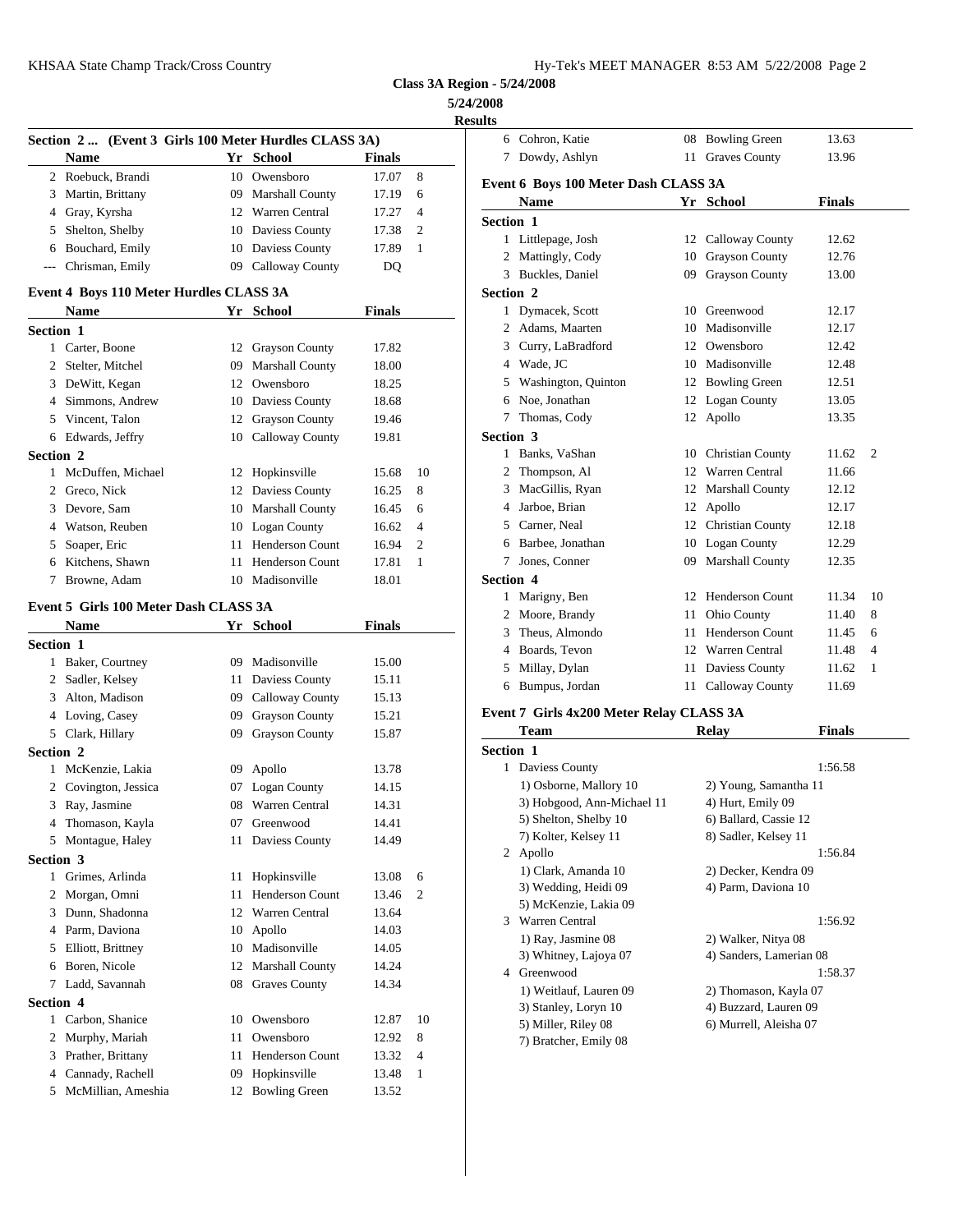**5/24/2008 Results**

|                  |                          | Section 1  (Event 7 Girls 4x200 Meter Relay CLASS 3A) | 2 Green              |
|------------------|--------------------------|-------------------------------------------------------|----------------------|
|                  | <b>Team</b>              | <b>Relay</b><br><b>Finals</b>                         | $1)$ M               |
|                  | 5 Madisonville           | 2:00.03                                               | $3)$ Au              |
|                  | 1) Hopson, Casey 12      | 2) Baker, Courtney 09                                 | 5) Ho                |
|                  | 3) Wallace, Tori 09      | 4) Baker, Seymone 10                                  | 7) Eat               |
|                  | 5) Haywood, Kezie 11     | 6) Baker, Koya 11                                     | 3 Marsh              |
|                  | 7) Elliott, Brittney 10  |                                                       | $1)$ De              |
|                  | 6 Grayson County         | 2:09.34                                               | $3)$ Lar             |
|                  | 1) Clark, Hillary 09     | 2) Loving, Casey 09                                   | 5) Lai               |
|                  | 3) McKenna, Hannah 10    | 4) Crawford, Rachel 12                                | $7)$ Sho             |
|                  | 5) Moritz, Jessica 09    | 6) Shepherd, Tyra 12                                  | 4 Grays              |
|                  | 7) Dennison, Chelsea 12  | 8) Mattingly, Alicia 12                               | $1)$ Ma              |
| <b>Section 2</b> |                          |                                                       | 3) Sui               |
|                  | 1 Owensboro              | 1:47.13<br>10                                         | 5 Davie              |
|                  | 1) Murphy, Mariah 11     | 2) Carbon, Shanice 10                                 | $1)$ Bo              |
|                  | 3) Lawrence, Taylor 07   | 4) Garvin, Cyan 10                                    | $3)$ Ho              |
|                  | 5) Kelley, Hayden 11     | 6) Randolph, Danielle 11                              | $5)$ Bra             |
|                  | 7) Miller, Ashley 12     | 8) Bowman, Victoria 07                                | Section 2            |
|                  | 2 Bowling Green          | 1:47.98<br>8                                          | $\mathbf{1}$<br>Hend |
|                  | 1) Cohron, Katie 08      | 2) Wohltjen, Sophie 10                                | $1)$ Ma              |
|                  | 3) Beasley, Tiosha 11    | 4) McMillian, Ameshia 12                              | $3)$ Tra             |
|                  | 5) Watts, Jane-Embry 11  | 6) Blaire, Ashley 10                                  | 5) Bio               |
|                  | 3 Hopkinsville           | 1:49.03<br>6                                          | 7) So:               |
|                  | 1) Grimes, Arlinda 11    | 2) Shelton, Sherice 12                                | 2 Logar              |
|                  | 3) Cannady, Rachell 09   | 4) Major, Sahara 08                                   | $1)$ Co              |
|                  | 5) Bussell, Jumaria 12   | 6) Miller, Shikeya 09                                 | 3) Ba                |
|                  | 7) Washington, Cheryl 10 | 8) Killibrew, Leandra 09                              | 5) No                |
|                  | 4 Henderson County       | 1:49.41<br>4                                          | 7) Ca                |
|                  | 1) Poindexter, Keisha 12 | 2) Crafton, Jessica 11                                | 3 Apoll              |
|                  | 3) Morgan, Omni 11       | 4) Prather, Brittany 11                               | $1)$ Ev              |
|                  | 5) Deig, Emily 12        | 6) Wallace, Blythe 12                                 | $3)$ Ho              |
|                  | 7) Scott, Suzanne 10     | 8) Hybarger, Brittney 12                              | 5) Hig               |
|                  | 5 Marshall County        | 1:49.43<br>$\overline{2}$                             | 4 Owen               |
|                  | 1) Ellis, Hannah 11      | 2) Miller, Lauren 08                                  | $1)$ Bo              |
|                  | 3) Martin, Brittany 09   | 4) Fehrenbacher, Tory 08                              | $3)$ Ma              |
|                  | 5) Darnell, Katie 10     | 6) Boren, Nicole 12                                   | 5) Do                |
|                  | 7) Manley, Allison 07    |                                                       | 5 Madis              |
|                  | 6 Christian County       | 1:56.05<br>1                                          | $1)$ Ca              |
|                  | 1) Brown, Justice 07     | 2) Gold, Cynthea 08                                   | $3)$ Ad              |
|                  | 3) Legette, Shanda 08    | 4) Spencer, Erin 10                                   | 5) Wε                |
|                  | 5) Mosley, Jamesha 07    | 6) Mays, Jakiya 08                                    | Christ               |
|                  | 7 Logan County           | 2:01.84                                               | 1) Ro                |
|                  | 1) Covington, Jessica 07 | 2) Brown, Danielle 12                                 | 3) Ha                |
|                  | 3) Orndorff, Kathleen 10 | 4) Pheal, Markita 09                                  | 5) Gip               |
|                  | 5) Orndorff, Esther 12   | 6) Monroe, Taylor 09                                  | 7) Mc                |
|                  | 7) Markham, Kelsey 07    |                                                       |                      |
|                  |                          |                                                       | $F$ vant 0 $C$ i     |

### **Event 8 Boys 4x200 Meter Relay CLASS 3A**

| Team                   | <b>Relav</b>       | Finals                    | Section 1 |        |
|------------------------|--------------------|---------------------------|-----------|--------|
| <b>Section 1</b>       |                    |                           |           | Stod   |
| <b>Bowling Green</b>   |                    | 1:36.91                   |           | 2 McI  |
| 1) Render, Jordan 12   | 2) Newman, Will 10 |                           |           | 3 Hard |
| 3) Blackwell, Bryan 10 |                    | 4) Washington, Quinton 12 |           | 4 Sum  |
| 5) Butts, Jeron 11     |                    |                           |           | Park   |

| uits             |                          |                          |    |
|------------------|--------------------------|--------------------------|----|
| $\overline{2}$   | Greenwood                | 1:37.98                  |    |
|                  | 1) Mkanta, Nehemiah 10   | 2) Jackson, Daniel 11    |    |
|                  | 3) Austin, Brett 11      | 4) Dymacek, Scott 10     |    |
|                  | 5) Hollander, Eric 12    | 6) Winquist, Nick 11     |    |
|                  | 7) Eaton, Ryan 10        | 8) Houchens, Austin 10   |    |
|                  | 3 Marshall County        | 1:39.08                  |    |
|                  | 1) Devore, Sam 10        | 2) Shanklin, Matt 12     |    |
|                  | 3) Larson, Nick 12       | 4) MacGillis, Ryan 12    |    |
|                  | 5) Lampert, Ross 12      | 6) Walker, Brandon 12    |    |
|                  | 7) Sheridan, Bryant 11   | 8) Jones, Conner 09      |    |
|                  | 4 Grayson County         | 1:40.15                  |    |
|                  | 1) Mattingly, Cody 10    | 2) Mitchell, Jay 10      |    |
|                  | 3) Sumner, Joe 11        | 4) Loving, David 12      |    |
|                  | 5 Daviess County         | 1:46.08                  |    |
|                  | 1) Boehman, Travis 09    | 2) Hunter, Tommy 10      |    |
|                  | 3) Horn, Matt 09         | 4) Kammerman, Ryan 10    |    |
|                  | 5) Bratcher, Skyler 10   | 6) Barron, Brian 11      |    |
| <b>Section 2</b> |                          |                          |    |
|                  | 1 Henderson County       | 1:31.45                  | 10 |
|                  | 1) Marigny, Ben 12       | 2) Theus, Almondo 11     |    |
|                  | 3) Tramill, Madison 11   | 4) Lewis, Javaris 10     |    |
|                  | 5) Bickham, David 12     | 6) Tramill, Coleman 12   |    |
|                  | 7) Soaper, Eric 11       | 8) Terry, Josh 12        |    |
|                  | 2 Logan County           | 1:34.41                  | 8  |
|                  | 1) Collier, LeRon 11     | 2) Whittington, Nick 12  |    |
|                  | 3) Barbee, Jonathan 10   | 4) Watson, Reuben 10     |    |
|                  | 5) Noe, Jonathan 12      | 6) Washington, Thomas 10 |    |
|                  | 7) Carpenter, Timothy 10 |                          |    |
|                  | 3 Apollo                 | 1:35.70                  | 6  |
|                  | 1) Evans, Phillip 12     | 2) Hobbs, Chris 12       |    |
|                  | 3) Holinde, Cale 10      | 4) Jarboe, Brian 12      |    |
|                  | 5) Higdon, Matt 10       | 6) Moorman, Isaiah 11    |    |
|                  | 4 Owensboro              | 1:36.86                  | 4  |
|                  | 1) Bowling, Ryan 09      | 2) Winstead, Marcus 10   |    |
|                  | 3) Maddox, Khiry 10      | 4) Curry, LaBradford 12  |    |
|                  | 5) Douglas, Aquado 10    | 6) Wright, Kenith 10     |    |
|                  | 5 Madisonville           | 1:37.40                  | 1  |
|                  | 1) Campbell, Jayln 10    | 2) Donahue, Jesse 11     |    |
|                  | 3) Adams, Maarten 10     | 4) Baker, Patrick 12     |    |
|                  | 5) Wade, JC 10           | 6) Gregory, Leslie 11    |    |
|                  | <b>Christian County</b>  | DNF                      |    |
|                  | 1) Romero, DeCorrian 12  | 2) Banks, VaShan 10      |    |
|                  | 3) Harris, Keonta 12     | 4) Jones, Jermaine 11    |    |
|                  | 5) Gipson, Elijah 11     | 6) Carner, Neal 12       |    |
|                  | 7) McDuffen, Malcolm 10  |                          |    |
|                  |                          |                          |    |

# **Event 9 Girls 1600 Meter Run CLASS 3A**

|   | Name                |     | Yr School          | <b>Finals</b> |  |  |  |
|---|---------------------|-----|--------------------|---------------|--|--|--|
|   | Section 1           |     |                    |               |  |  |  |
|   | Stodghill, Sarah    |     | 10 Apollo          | 6:11.64       |  |  |  |
|   | 2 McLevain, Melissa |     | 11 Henderson Count | 6:14.94       |  |  |  |
|   | 3 Hardin, Elizabeth |     | 09 Logan County    | 6:20.96       |  |  |  |
|   | 4 Summers, Megan    |     | 11 Calloway County | 6:23.29       |  |  |  |
|   | 5 Parlow, Taylor    |     | 08 Madisonville    | 6:29.26       |  |  |  |
| 6 | Edwards, Devin      |     | 10 Marshall County | 6:34.24       |  |  |  |
|   | Monroe, Taylor      | 09. | Logan County       | 6:40.18       |  |  |  |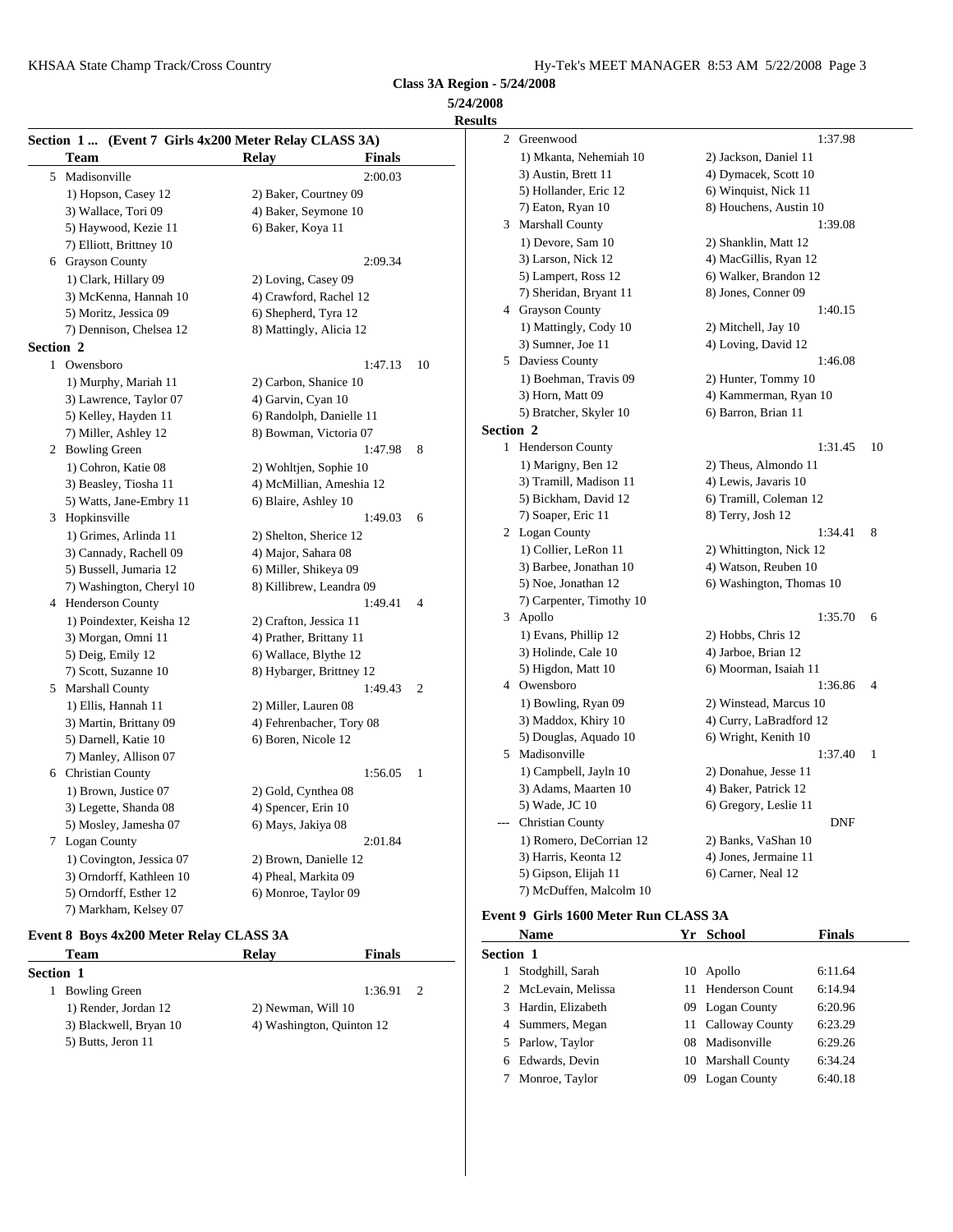**Class 3A Region - 5/24/2008 5/24/2008**

**Results**

|           | Section 1 (Event 9 Girls 1600 Meter Run CLASS 3A) |    |                      |         |                | 3 Callo            |
|-----------|---------------------------------------------------|----|----------------------|---------|----------------|--------------------|
|           | <b>Name</b>                                       |    | Yr School            | Finals  |                | $1)$ Ch            |
|           | 8 Cannon, Sarah                                   |    | 09 Owensboro         | 6:44.50 |                | $3)$ Alt           |
| 9         | Becker, Chelsea                                   | 11 | <b>Graves County</b> | 6:46.86 |                | 5) Sta             |
| Section 2 |                                                   |    |                      |         |                | Davie              |
|           | Hale, Madison                                     |    | 11 Daviess County    | 5:28.08 | 10             | $1)$ Mo            |
|           | 2 Miller, Ashley                                  |    | 12 Owensboro         | 5:29.44 | 8              | $3)$ Sac           |
| 3         | Whittington, Carli                                |    | 10 Madisonville      | 5:34.82 | 6              | 5) Ba              |
| 4         | Washington, Cheryl                                |    | 10 Hopkinsville      | 5:37.79 | $\overline{4}$ | 7) Ho              |
| 5.        | Hester, Kaylie                                    | 07 | Henderson Count      | 5:48.63 | $\overline{2}$ | Logar              |
|           | 6 Quisenberry, Kendall                            |    | 11 Daviess County    | 5:53.21 | 1              | $1)$ Or<br>$3)$ Ca |
|           | 7 Lyles, Ariel                                    |    | 11 Bowling Green     | 5:56.62 |                | $5)$ Bro           |
|           | McKendree, Melanie                                |    | 08 Marshall County   | 5:57.08 |                | 7) Ma              |
|           | 9 Vincent, Jenny                                  |    | 12 Calloway County   | 6:07.35 |                | Grays              |
| 10        | Owens, Raley                                      |    | 10 Apollo            | 6:09.75 |                | $1)$ Cla           |
| 11        | Phelps, Alyssa                                    | 09 | <b>Bowling Green</b> | 6:11.83 |                | 3) Mc              |

#### **Event 10 Boys 1600 Meter Run CLASS 3A**

|                  | <b>Name</b>      |    | Yr School              | <b>Finals</b> |                |           | 7) De                        |
|------------------|------------------|----|------------------------|---------------|----------------|-----------|------------------------------|
| <b>Section 1</b> |                  |    |                        |               |                | Section 2 |                              |
| 1                | Phillips, Justin | 12 | Owensboro              | 4:59.15       |                | 1         | Owen                         |
| 2                | Marriott, Greg   |    | 10 Marshall County     | 4:59.47       |                |           | $1)$ M                       |
| 3                | Wright, Andrew   | 11 | <b>Grayson County</b>  | 5:02.53       |                |           | 3) Ra<br>$5)$ La             |
| 4                | Adams, Micah     | 11 | Madisonville           | 5:03.36       |                |           | 7) Ke                        |
| 5                | Locklear, Rudy   | 10 | Owensboro              | 5:03.37       |                | 2         | Hopk                         |
| 6                | Barkley, Aaron   | 12 | <b>Henderson Count</b> | 5:09.24       |                |           | $1)$ Gr                      |
| 7                | Crocker, Clay    | 11 | <b>Bowling Green</b>   | 5:10.00       |                |           | 3) Ca                        |
| 8                | Toon, Mark       | 09 | <b>Graves County</b>   | 5:36.84       |                |           | 5) Bu                        |
| Section 2        |                  |    |                        |               |                |           | $7)$ W <sub>i</sub>          |
| 1                | Eaton, Ryan      | 10 | Greenwood              | 4:25.27       | 10             | 3         | Apoll                        |
| 2                | Dickinson, Tyler | 12 | Apollo                 | 4:30.08       | 8              |           | $1)$ Rh                      |
| 3                | House, Justin    | 09 | Apollo                 | 4:34.95       | 6              |           | 3) Mc                        |
| 4                | Crowley, Daniel  | 12 | Madisonville           | 4:38.09       | $\overline{4}$ |           | $5)$ We                      |
| 5                | Taylor, Landon   | 11 | Daviess County         | 4:40.14       | 2              | 4         | Bowli                        |
| 6                | Russelburg, Wes  | 11 | Daviess County         | 4:42.62       | 1              |           | $1)$ Co                      |
| 7                | Stewart, Steven  | 12 | <b>Grayson County</b>  | 4:42.98       |                |           | 3) Be                        |
| 8                | Laster, Joe Dan  | 11 | Logan County           | 4:51.58       |                |           | $5)$ Wo                      |
| 9                | Butler, Caleb    | 10 | <b>Henderson Count</b> | 4:52.86       |                | 5         | Marsh                        |
| 10               | Houchens, Austin | 10 | Greenwood              | 4:53.63       |                |           | $1)$ Ma                      |
| 11               | Thurman, Ryan    | 09 | Calloway County        | 4:54.80       |                |           | $3)$ Bo                      |
| 12               | Abdulai, Sahid   | 11 | <b>Warren Central</b>  | 4:54.81       |                |           | $5)$ Fel                     |
| 13               | Kenney, Scott    | 11 | <b>Logan County</b>    | 4:55.50       |                |           | 7) Ma<br>$6 \text{ }$ Crosse |

### **Event 11 Girls 4x100 Meter Relay CLASS 3A**

|                  | <b>Team</b>             | Relay                | <b>Finals</b> |  | $3)$ St |
|------------------|-------------------------|----------------------|---------------|--|---------|
| <b>Section 1</b> |                         |                      |               |  | $5)$ B  |
|                  | Warren Central          |                      | 53.51         |  | Chri    |
|                  | 1) Ray, Jasmine 08      | 2) Walker, Nitya 08  |               |  | $1)$ B  |
|                  | 3) Gray, Kyrsha 12      | 4) Dunn, Shadonna 12 |               |  | 3) L    |
|                  | 5) Sanders, Lamerian 08 |                      |               |  | $5)$ M  |
|                  | 2 Madisonville          |                      | 54.14         |  |         |
|                  | 1) Elliott, Brittney 10 | 2) Haywood, Kezie 11 |               |  |         |
|                  | 3) Baker, Koya 11       | 4) Baker, Seymone 10 |               |  |         |
|                  | 5) Baker, Courtney 09   | 6) Wallace, Tori 09  |               |  |         |
|                  |                         |                      |               |  |         |

| ılts      |                                                    |                                               |    |
|-----------|----------------------------------------------------|-----------------------------------------------|----|
|           | 3 Calloway County                                  | 56.40                                         |    |
|           | 1) Chrisman, Emily 09                              | 2) Jones, Allison 10                          |    |
|           | 3) Alton, Madison 09                               | 4) Harlan, Bethany 10                         |    |
|           | 5) Starks, Sumer 10                                |                                               |    |
|           | 4 Daviess County                                   | 58.02                                         |    |
|           | 1) Montague, Haley 11                              | 2) Kolter, Kelsey 11                          |    |
|           | 3) Sadler, Kelsey 11                               | 4) Ballard, Cassie 12                         |    |
|           | 5) Basham, Cortney 12                              | 6) Bouchard, Emily 10                         |    |
|           | 7) Hobgood, Ann-Michael 11                         | 8) Young, Samantha 11                         |    |
|           | 5 Logan County                                     | 58.03                                         |    |
|           | 1) Orndorff, Esther 12                             | 2) Orndorff, Kathleen 10                      |    |
|           | 3) Cartas, Chelsea 10                              | 4) Covington, Jessica 07                      |    |
|           | 5) Brown, Danielle 12                              | 6) Pheal, Markita 09                          |    |
|           | 7) Markham, Kelsey 07                              | 8) Monroe, Taylor 09                          |    |
|           | --- Grayson County                                 | DQ                                            |    |
|           | 1) Clark, Hillary 09                               | 2) Loving, Casey 09                           |    |
|           | 3) McKenna, Hannah 10                              | 4) Crawford, Rachel 12                        |    |
|           | 5) Mattingly, Alicia 12<br>7) Dennison, Chelsea 12 | 6) Shepherd, Tyra 12<br>8) Moritz, Jessica 09 |    |
| Section 2 |                                                    |                                               |    |
|           | 1 Owensboro                                        | 50.98                                         | 10 |
|           | 1) Murphy, Mariah 11                               | 2) Carbon, Shanice 10                         |    |
|           | 3) Randolph, Danielle 11                           | 4) Garvin, Cyan 10                            |    |
|           | 5) Lawrence, Taylor 07                             | 6) Miller, Ashley 12                          |    |
|           | 7) Kelley, Hayden 11                               | 8) Bowman, Victoria 07                        |    |
|           | 2 Hopkinsville                                     | 51.64                                         | 8  |
|           | 1) Grimes, Arlinda 11                              | 2) Shelton, Sherice 12                        |    |
|           | 3) Cannady, Rachell 09                             | 4) Major, Sahara 08                           |    |
|           | 5) Bussell, Jumaria 12                             | 6) Miller, Shikeya 09                         |    |
|           | 7) Washington, Cheryl 10                           | 8) Killibrew, Leandra 09                      |    |
|           | 3 Apollo                                           | 52.00                                         | 6  |
|           | 1) Rhodes, Brianna 10                              | 2) McCarthy, Brittney 10                      |    |
|           | 3) McKenzie, Lakia 09                              | 4) Parm, Daviona 10                           |    |
|           | 5) Wedding, Heidi 09                               |                                               |    |
|           | 4 Bowling Green                                    | 52.11                                         | 4  |
|           | 1) Cohron, Katie 08                                | 2) Watts, Jane-Embry 11                       |    |
|           | 3) Beasley, Tiosha 11                              | 4) McMillian, Ameshia 12                      |    |
|           | 5) Wohltjen, Sophie 10                             | 6) Blaire, Ashley 10                          |    |
|           | 5 Marshall County                                  | 52.27                                         | 2  |
|           | 1) Martin, Brittany 09                             | 2) Ellis, Hannah 11                           |    |
|           | 3) Boren, Nicole 12                                | 4) Miller, Lauren 08                          |    |
|           | 5) Fehrenbacher, Tory 08                           | 6) Darnell, Katie 10                          |    |
|           | 7) Manley, Allison 07                              |                                               |    |
|           | 6 Graves County                                    | 54.61                                         |    |
|           | 1) Ladd, Savannah 08                               | 2) Farris, Paige 12                           |    |
|           | 3) Stembridge, Kayla 11                            | 4) Dowdy, Ashlyn 11                           |    |
|           | 5) Beach, Elizabeth 12                             | 6) Tynes, Brittany 09                         |    |
|           | 7 Christian County                                 | 56.44                                         |    |
|           | 1) Brown, Justice 07                               | 2) Gold, Cynthea 08                           |    |
|           | 3) Legette, Shanda 08                              | 4) Spencer, Erin 10                           |    |
|           | 5) Mays, Jakiya 08                                 | 6) Mosley, Jamesha 07                         |    |
|           |                                                    |                                               |    |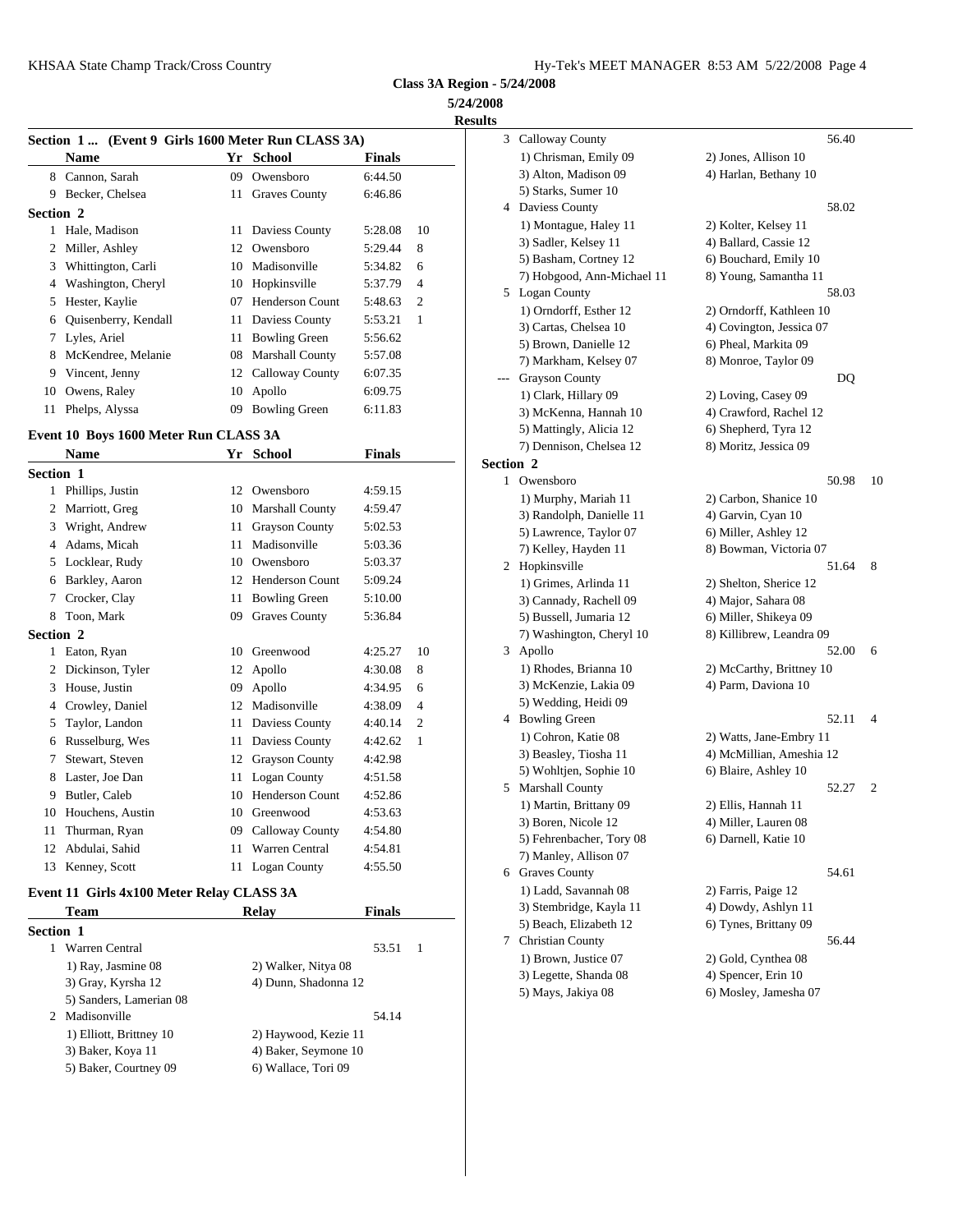$\overline{a}$ 

KHSAA State Champ Track/Cross Country Fig. 2008 Page 5 Hy-Tek's MEET MANAGER 8:53 AM 5/22/2008 Page 5

**Class 3A Region - 5/24/2008**

# **5/24/2008**

# **Results**

|                  | Event 12 Boys 4x100 Meter Relay CLASS 3A |                           |    | Hopk<br>$---$<br>$1)$ Mo |
|------------------|------------------------------------------|---------------------------|----|--------------------------|
|                  | Team                                     | Finals<br>Relay           |    | $3)$ Joh                 |
| <b>Section 1</b> |                                          |                           |    | 5) Mc                    |
|                  | 1 Marshall County                        | 46.36                     | 1  | Event 13 G               |
|                  | 1) Sheridan, Bryant 11                   | 2) Williams, Scott 11     |    |                          |
|                  | 3) MacGillis, Ryan 12                    | 4) Jones, Conner 09       |    | <b>Nam</b>               |
|                  | 5) Walker, Brandon 12                    | 6) Devore, Sam 10         |    | Section 1                |
|                  | 7) Shanklin, Matt 12                     | 8) Larson, Nick 12        |    | 1 Hybar                  |
|                  | 2 Logan County                           | 46.88                     |    | 2 Lamb                   |
|                  | 1) Barbee, Jonathan 10                   | 2) Carpenter, Timothy 10  |    | 3 Howa                   |
|                  | 3) Collier, LeRon 11                     | 4) Noe, Jonathan 12       |    | Section 2                |
|                  | 5) Whittington, Nick 12                  | 6) Washington, Thomas 10  |    | 1 Walla                  |
|                  | 7) Fulcher, Troy 07                      | 8) Watson, Reuben 10      |    | Sheph<br>2               |
|                  | 3 Bowling Green                          | 47.21                     |    | 3<br>Killib              |
|                  | 1) Render, Jordan 12                     | 2) Blackwell, Bryan 10    |    | 4 Denni                  |
|                  | 3) Butts, Jeron 11                       | 4) Washington, Quinton 12 |    | 5<br>Orndo               |
|                  | 5) Newman, Will 10                       |                           |    | 6<br>Baker               |
|                  | 4 Grayson County                         | 48.58                     |    | Section 3                |
|                  | 1) Mattingly, Cody 10                    | 2) Sumner, Joe 11         |    | 1 Major                  |
|                  | 3) Carter, Boone 12                      | 4) Buckles, Daniel 09     |    | 2 Garvi                  |
|                  | 5) Mitchell, Jay 10                      | 6) Loving, David 12       |    | 3 Stanle                 |
|                  | 7) Smith, Wes 11                         | 8) Baker, Jacinth 08      |    |                          |
|                  | 5 Daviess County                         | 51.05                     |    | 4 Hurt,                  |
|                  | 1) Boehman, Travis 09                    | 2) Hunter, Tommy 10       |    | Futrel<br>5              |
|                  | 3) Horn, Matt 09                         | 4) Kammerman, Ryan 10     |    | 6<br>Murre               |
|                  | 5) Bratcher, Skyler 10                   | 6) Barron, Brian 11       |    | 7<br>McCz                |
|                  | 7) Roberts, Sam 11                       |                           |    | Section 4                |
| <b>Section 2</b> |                                          |                           |    | Heste<br>1               |
|                  | 1 Henderson County                       | 44.20                     | 10 | Wohl<br>2                |
|                  | 1) Lewis, Javaris 10                     | 2) Marigny, Ben 12        |    | 3 Deig,                  |
|                  | 3) Bickham, David 12                     | 4) Theus, Almondo 11      |    | 4 Lawre                  |
|                  | 5) Berry, Connor 09                      | 6) Soaper, Eric 11        |    | 5 Pheal                  |
|                  | 7) Tramill, Madison 11                   | 8) Hobson, Adam 12        |    | 6 Fehre                  |
|                  | 2 Warren Central                         | 44.44                     | 8  | Hofm<br>7                |
|                  | 1) Barber, Cortez 09                     | 2) Thompson, Al 12        |    |                          |
|                  | 3) Hibbit, Khiry 12                      | 4) Boards, Tevon 12       |    | Event 14 B               |
|                  | 5) Hadzikadunic, Eden 10                 |                           |    | Nam                      |
|                  | 3 Christian County                       | 44.71                     | 6  | Section 1                |
|                  | 1) Romero, DeCorrian 12                  | 2) Carner, Neal 12        |    | Bicky<br>1               |
|                  | 3) Harris, Keonta 12                     | 4) Banks, VaShan 10       |    | $\overline{c}$<br>Spald  |
|                  | 5) Gipson, Elijah 11                     | 6) Jones, Jermaine 11     |    | 3<br>Vaugl               |
|                  | 4 Owensboro                              | 45.56                     | 4  | 4<br>Holm                |
|                  | 1) Bowling, Ryan 09                      | 2) Douglas, Aquado 10     |    |                          |
|                  | 3) Wright, Kenith 10                     | 4) Curry, LaBradford 12   |    | Section 2                |
|                  | 5) Maddox, Khiry 10                      | 6) Winstead, Marcus 10    |    | Mkan<br>$\mathbf{1}$     |
|                  | 5 Apollo                                 | 46.22                     | 2  | 2<br>Dicki               |
|                  | 1) Jarboe, Brian 12                      | 2) Evans, Phillip 12      |    | 3 Irvin,                 |
|                  | 3) Thomas, Cody 12                       | 4) SanMiguel, Josh 10     |    | 4 Friedr                 |
|                  | 5) Burroughs, Courtland 11               | 6) Tarrance, Jacob 11     |    | Morto<br>5               |
|                  | 7) Smith, Jamon 09                       | 8) Holinde, Cale 10       |    | 6<br>Royal               |
|                  | 6 Madisonville                           | 46.66                     |    | Mitch<br>7               |
|                  | 1) Baker, Patrick 12                     | 2) Adams, Maarten 10      |    | Section 3                |
|                  |                                          |                           |    | Higdo<br>1               |
|                  | 3) Gregory, Leslie 11                    | 4) Donahue, Jesse 11      |    | Lovin<br>2               |
|                  | 5) Campbell, Jayln 10                    | 6) Wade, JC 10            |    | 3<br>Trami               |
|                  | 7) Jessup, Ivan 11                       | 8) Green, Orlando 10      |    | 4<br><b>Barbe</b>        |
|                  |                                          |                           |    |                          |

|                | --- Hopkinsville                        |    |                         | DNF           |              |
|----------------|-----------------------------------------|----|-------------------------|---------------|--------------|
|                | 1) McGregor, Cardell 12                 |    | 2) Stewart, Marshall 11 |               |              |
|                | 3) Johnson, Deshawn 11                  |    | 4) Medaris, Javor 10    |               |              |
|                | 5) McDuffen, Michael 12                 |    |                         |               |              |
|                | Event 13  Girls 400 Meter Dash CLASS 3A |    |                         |               |              |
|                | <b>Name</b>                             |    |                         |               |              |
|                |                                         |    | Yr School               | <b>Finals</b> |              |
|                | <b>Section 1</b>                        |    |                         |               |              |
|                | 1 Hybarger, Brittney                    |    | 12 Henderson Count      | 1:09.09       |              |
|                | 2 Lamb, Kayla                           |    | 11 Graves County        | 1:10.61       |              |
|                | 3 Howard, Aunna                         |    | 09 Apollo               | 1:11.44       |              |
|                | <b>Section 2</b>                        |    |                         |               |              |
|                | 1 Wallace, Tori                         |    | 09 Madisonville         | 1:08.55       |              |
|                | 2 Shepherd, Tyra                        |    | 12 Grayson County       | 1:09.15       |              |
|                | 3 Killibrew, Leandra                    | 09 | Hopkinsville            | 1:10.49       |              |
|                | 4 Dennison, Chelsea                     |    | 12 Grayson County       | 1:12.79       |              |
|                | 5 Orndorff, Kathleen                    |    | 10 Logan County         | 1:13.65       |              |
|                | 6 Baker, Courtney                       |    | 09 Madisonville         | 1:16.92       |              |
|                | <b>Section 3</b>                        |    |                         |               |              |
|                | 1 Major, Sahara                         |    | 08 Hopkinsville         | 1:04.71       |              |
|                | 2 Garvin, Cyan                          |    | 10 Owensboro            | 1:04.96       |              |
|                | 3 Stanley, Loryn                        |    | 10 Greenwood            | 1:05.04       |              |
|                | 4 Hurt, Emily                           |    | 09 Daviess County       | 1:05.38       |              |
|                | 5 Futrell, Abby                         |    | 08 Calloway County      | 1:05.91       |              |
|                | 6 Murrell, Aleisha                      |    | 07 Greenwood            | 1:06.43       |              |
|                | 7 McCarthy, Brittney                    |    | 10 Apollo               | 1:06.78       |              |
|                | <b>Section 4</b>                        |    |                         |               |              |
|                | 1 Hester, Sherria                       |    | 11 Christian County     | 1:00.21       | 10           |
|                | 2 Wohltjen, Sophie                      |    | 10 Bowling Green        | 1:00.88       | 8            |
|                | 3 Deig, Emily                           |    | 12 Henderson Count      | 1:02.54       | 6            |
|                | 4 Lawrence, Taylor                      |    | 07 Owensboro            | 1:02.85       | 4            |
|                | 5 Pheal, Markita                        |    | 09 Logan County         | 1:03.13       | 2            |
|                | 6 Fehrenbacher, Tory                    |    | 08 Marshall County      | 1:04.70       | 1            |
|                | 7 Hofmann, Kelsey                       |    | 11 Daviess County       | 1:05.13       |              |
|                |                                         |    |                         |               |              |
|                | Event 14 Boys 400 Meter Dash CLASS 3A   |    |                         |               |              |
|                | Name                                    |    | Yr School               | Finals        |              |
|                | <b>Section 1</b>                        |    |                         |               |              |
|                | 1 Bickwermert, Marcus                   |    | 11 Ohio County          | 58.97         |              |
| $\overline{c}$ | Spalding, Robert                        |    | 10 Graves County        | 1:01.68       |              |
|                | 3 Vaughn, Jonathan                      |    | 09 Graves County        | 1:04.96       |              |
|                | 4 Holmes, Devan                         |    | 09 Marshall County      | 1:06.36       |              |
|                | Section 2                               |    |                         |               |              |
|                | 1 Mkanta, Nehemiah                      |    | 10 Greenwood            | 53.15         | $\mathbf{1}$ |
|                | 2 Dickinson, Todd                       |    | 12 Apollo               | 55.32         |              |
|                | 3 Irvin, Micah                          |    | 11 Warren Central       | 55.44         |              |
|                | 4 Friedrich, Robbie                     |    | 09 Calloway County      | 56.26         |              |
| 5              | Morton, Lucas                           |    | 09 Calloway County      | 57.21         |              |
| 6              | Royal, Josh                             |    | 12 Owensboro            | 57.52         |              |
| 7              | Mitchell, Jay                           |    | 10 Grayson County       | 1:01.91       |              |
|                | <b>Section 3</b>                        |    |                         |               |              |
|                |                                         |    |                         |               |              |
|                | 1 Higdon, Matt                          | 10 | Apollo                  | 53.01         | 2            |
|                | 2 Loving, David                         |    | 12 Grayson County       | 53.73         |              |
| 3              | Tramill, Coleman                        |    | 12 Henderson Count      | 53.81         |              |
|                | 4 Barber, Cortez                        |    | 09 Warren Central       | 54.67         |              |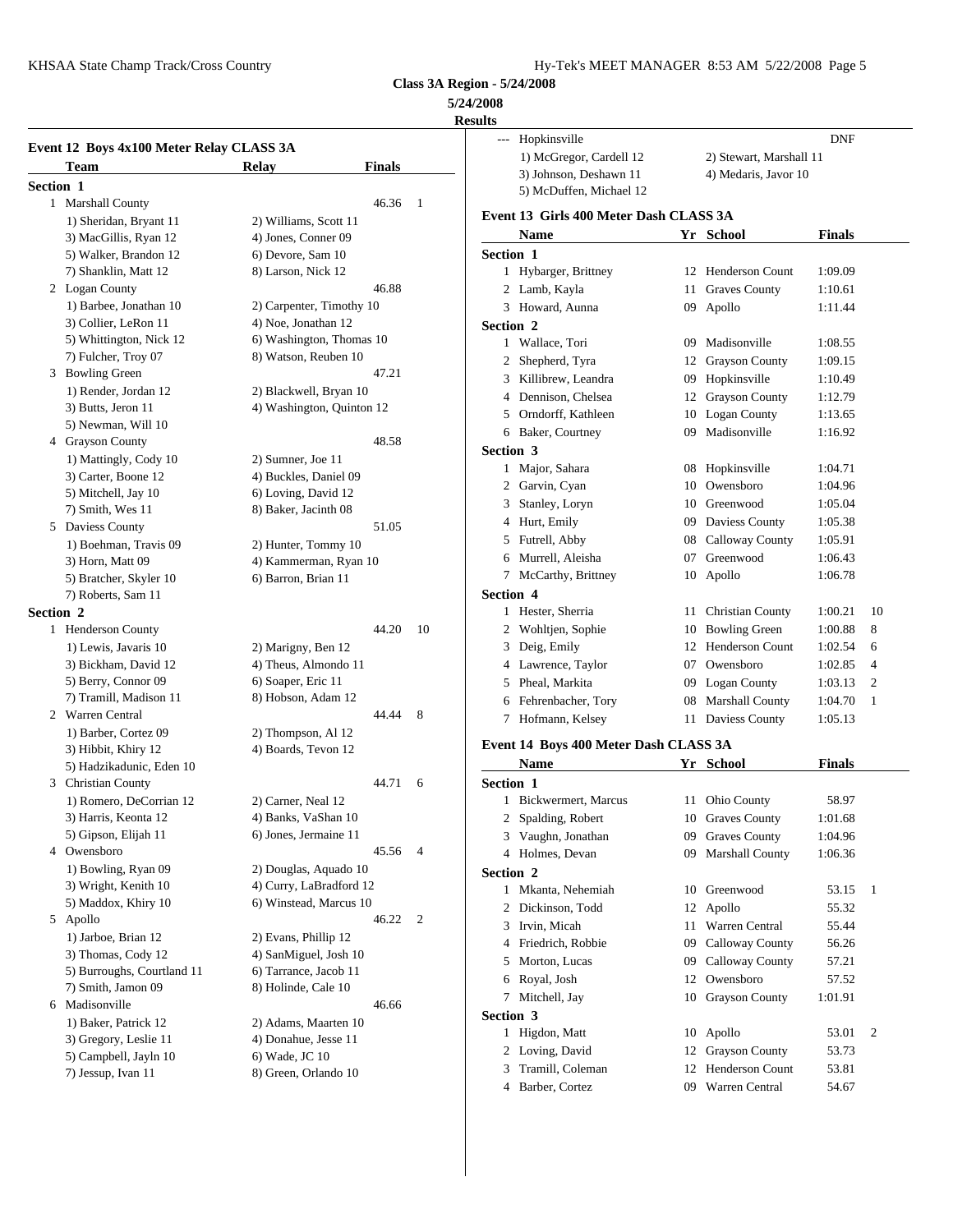## **5/24/2008**

**Results**

|                      |                                                    |    |                         |               |                | <b>Results</b>   |
|----------------------|----------------------------------------------------|----|-------------------------|---------------|----------------|------------------|
|                      | Section 3  (Event 14 Boys 400 Meter Dash CLASS 3A) |    |                         |               |                | 5 McDu           |
|                      | <b>Name</b>                                        |    | Yr School               | <b>Finals</b> |                | 6<br><b>Brow</b> |
|                      | 5 Wadley, Garrett                                  |    | 11 Christian County     | 55.75         |                | 7<br>Grecc       |
|                      | 6 Campbell, Jayln                                  |    | 10 Madisonville         | 1:12.55       |                | Event 17 G       |
| <b>Section 4</b>     |                                                    |    |                         |               |                | <b>Nam</b>       |
|                      | 1 Washington, Thomas                               |    | 10 Logan County         | 51.58         | 10             | <b>Section 1</b> |
|                      | 2 Donahue, Jesse                                   | 11 | Madisonville            | 52.46         | 8              | Watts<br>1       |
| 3                    | Newman, Will                                       | 10 | <b>Bowling Green</b>    | 52.48         | 6              | 2<br>Taylo       |
| 4                    | Terry, Josh                                        |    | 12 Henderson Count      | 52.83         | $\overline{4}$ | 3<br>Huzy        |
| 5                    | Stewart, Marshall                                  | 11 | Hopkinsville            | 53.37         |                | 4 Hybar          |
| 6                    | Cannon, Zach                                       |    | 12 Owensboro            | 53.82         |                | Hardi<br>5       |
|                      | Event 15 Girls 300 Meter Hurdles CLASS 3A          |    |                         |               |                | Cram<br>6        |
|                      | <b>Name</b>                                        |    | Yr School               | <b>Finals</b> |                | 7<br>Dale,       |
|                      |                                                    |    |                         |               |                | 8<br>Monr        |
| <b>Section 1</b>     | 1 Cole, Elizabeth                                  |    |                         |               |                | 9<br>Dorri:      |
|                      |                                                    |    | 09 Greenwood            | 56.55         |                | Section 2        |
|                      | 2 Jarrett, Amanda                                  |    | 10 Bowling Green        | 58.00         |                | Hale,<br>1.      |
|                      | 3 McHenry, Kirstin                                 |    | 10 Calloway County      | 58.14         |                | 2<br>Whitt       |
|                      | 4 Cubbage, Natalie                                 |    | 10 Grayson County       | 1:10.98       |                | Miller<br>3      |
| <b>Section 2</b>     |                                                    |    |                         |               |                | 4                |
|                      | 1 Kelley, Hayden                                   |    | 11 Owensboro            | 52.77         | $\overline{2}$ | Soldo            |
| 2                    | Spiceland, Krista                                  |    | 10 Marshall County      | 54.66         |                | Jones<br>5       |
|                      | 3 Lawson, Katie                                    |    | 10 Bowling Green        | 57.66         |                | Costa<br>6       |
|                      | 4 Howard, Stephanie                                |    | 11 Calloway County      | 59.54         |                | Purdy<br>7       |
| 5                    | Orndorff, Esther                                   |    | 12 Logan County         | 1:00.16       |                | Matti<br>8       |
|                      | 6 Sanders, Lamerian                                |    | 08 Warren Central       | 1:02.56       |                | 9.<br>Coop       |
| Section 3            |                                                    |    |                         |               |                | Wash<br>10       |
|                      | 1 Crafton, Jessica                                 |    | 11 Henderson Count      | 48.19         | 10             | Beach<br>11      |
|                      | 2 Bouchard, Emily                                  |    | 10 Daviess County       | 50.56         | 8              | McKe<br>12       |
| 3                    | Miller, Lauren                                     |    | 08 Marshall County      | 50.93         | 6              | 13<br>Down       |
| $\overline{4}$       | Hutchinson, Nakitta                                |    | 10 Grayson County       | 52.76         | 4              | Walla<br>14      |
| 5                    | Osborne, Mallory                                   |    | 10 Daviess County       | 53.38         | 1              | Event 18 B       |
| 6                    | McDivitt, Rachel                                   | 10 | Apollo                  | 55.10         |                | Nam              |
| $\scriptstyle\cdots$ | Randolph, Danielle                                 |    | 11 Owensboro            | DNF           |                | <b>Section 1</b> |
|                      | Event 16 Boys 300 Meter Hurdles CLASS 3A           |    |                         |               |                | 1<br>Russe       |
|                      | Name                                               |    | Yr School               | <b>Finals</b> |                | 2<br>Clem        |
| Section 1            |                                                    |    |                         |               |                | 3<br>Mille       |
| 1                    | Riegler, Jason                                     |    | 12 Graves County        | 46.13         |                | 4<br>Hama        |
|                      | 2 Dunn, Nick                                       |    | 12 Henderson Count      | 47.59         |                | Rudd<br>5        |
| 3                    | Edwards, Jeffry                                    |    | 10 Calloway County      | 49.26         |                | Thom<br>6        |
| 4                    | Fulcher, Troy                                      |    | 07 Logan County         | 55.03         |                | Rowl<br>7        |
| Section 2            |                                                    |    |                         |               |                | Wald<br>8        |
|                      | 1 Jones, Jermaine                                  | 11 | <b>Christian County</b> | 43.67         |                | Smith<br>9       |
| $\overline{2}$       | Sumner, Joe                                        | 11 | Grayson County          | 44.21         |                | Stuart<br>10     |
| 3                    | Carter, Boone                                      | 12 | <b>Grayson County</b>   | 44.34         |                | Quinr<br>11      |
| 4                    | Gipson, Elijah                                     | 11 | <b>Christian County</b> | 44.99         |                | 12<br>Speck      |
| 5                    | Rodgers, Cody                                      | 11 | <b>Graves County</b>    | 46.48         |                | Section 2        |
| 6                    | Simmons, Andrew                                    |    | 10 Daviess County       | 46.76         |                | 1<br>House       |
| 7                    | Stelter, Mitchel                                   | 09 | Marshall County         | 46.89         |                | 2<br>Moor        |
| Section 3            |                                                    |    |                         |               |                | 3<br>Trami       |
|                      | 1 Devore, Sam                                      |    | 10 Marshall County      |               | 10             | Walk<br>4        |
|                      |                                                    |    | <b>Henderson Count</b>  | 41.50         |                | Crow<br>5        |
| $\mathbf{2}$<br>3    | Soaper, Eric<br>DeWitt, Kegan                      | 11 | 12 Owensboro            | 42.36         | 8              | Austin<br>6      |
| 4                    |                                                    |    |                         | 42.67         | 6<br>4         | Taylo<br>7       |
|                      | Holinde, Cale                                      |    | 10 Apollo               | 43.08         |                |                  |
|                      |                                                    |    |                         |               |                |                  |

| lts              |                                        |    |                        |               |    |
|------------------|----------------------------------------|----|------------------------|---------------|----|
|                  | 5 McDuffen, Michael                    |    | 12 Hopkinsville        | 43.39         | 2  |
| 6                | Browne, Adam                           | 10 | Madisonville           | 43.49         | 1  |
| 7                | Greco, Nick                            |    | 12 Daviess County      | 43.53         |    |
|                  | Event 17  Girls 800 Meter Run CLASS 3A |    |                        |               |    |
|                  | Name                                   |    | Yr School              | <b>Finals</b> |    |
| <b>Section 1</b> |                                        |    |                        |               |    |
|                  | 1 Watts, Alexandria                    |    | 07 Bowling Green       | 2:36.21       |    |
|                  | 2 Taylor, Kelsi                        | 10 | Apollo                 | 2:41.65       |    |
|                  | 3 Huzyak, Paige                        |    | 09 Greenwood           | 2:41.90       |    |
|                  | 4 Hybarger, Brittney                   |    | 12 Henderson Count     | 2:42.80       |    |
|                  | 5 Hardin, Elizabeth                    |    | 09 Logan County        | 2:51.11       |    |
|                  | 6 Cramblit, Erin                       |    | 09 Owensboro           | 2:51.14       |    |
|                  | 7 Dale, Tatum                          |    | 12 Calloway County     | 2:53.30       |    |
|                  | 8 Monroe, Taylor                       |    | 09 Logan County        | 2:57.09       |    |
|                  | 9 Dorris, Rachel                       |    | 09 Madisonville        | 3:07.70       |    |
| <b>Section 2</b> |                                        |    |                        |               |    |
|                  | 1 Hale, Madison                        |    | 11 Daviess County      | 2:25.05       | 10 |
|                  | 2 Whittington, Carli                   | 10 | Madisonville           | 2:25.65       | 8  |
|                  | 3 Miller, Ashley                       |    | 12 Owensboro           | 2:31.91       | 6  |
|                  | 4 Soldo, Christy                       |    | 08 Hopkinsville        | 2:32.68       | 4  |
|                  | 5 Jones, Karra                         |    | 11 Calloway County     | 2:33.19       | 2  |
|                  | 6 Costa, Kaylen                        |    | 08 Bowling Green       | 2:34.14       | 1  |
|                  | 7 Purdy, Kelsi                         |    | 12 Daviess County      | 2:34.84       |    |
|                  | 8 Mattingly, Alicia                    |    | 12 Grayson County      | 2:36.14       |    |
|                  | 9 Cooper, Alex                         | 10 | Apollo                 | 2:36.97       |    |
|                  | 10 Washington, Cheryl                  |    | 10 Hopkinsville        | 2:40.90       |    |
|                  | 11 Beach, Elizabeth                    |    | 12 Graves County       | 2:41.01       |    |
|                  | 12 McKendree, Melanie                  |    | 08 Marshall County     | 2:41.62       |    |
|                  | 13 Downey, Anna                        |    | 11 Marshall County     | 2:44.28       |    |
|                  | 14 Wallace, Blythe                     |    | 12 Henderson Count     | 2:54.36       |    |
|                  | Event 18 Boys 800 Meter Run CLASS 3A   |    |                        |               |    |
|                  | <b>Name</b>                            |    | Yr School              | Finals        |    |
| <b>Section 1</b> |                                        |    |                        |               |    |
|                  | 1 Russell, Chase                       | 10 | <b>Bowling Green</b>   | 2:10.86       |    |
|                  | 2 Clemons, Bryant                      |    | 10 Grayson County      | 2:11.49       |    |
|                  | 3 Miller, Duncan                       |    | 09 Bowling Green       | 2:12.63       |    |
|                  | 4 Haman, James                         | 10 | Warren Central         | 2:12.93       |    |
| 5                | Rudd, Luke                             | 10 | <b>Marshall County</b> | 2:13.11       |    |
| 6                | Thompson, Shawn                        | 09 | Calloway County        | 2:13.39       |    |
| 7                | Rowland, Kelsey                        | 12 | <b>Graves County</b>   | 2:13.66       |    |
| 8                | Waldvogel, Kyle                        | 11 | Greenwood              | 2:16.39       |    |
| 9                | Smith, Caleb                           | 12 | Owensboro              | 2:17.27       |    |
| 10               | Stuart, Josh                           | 11 | Logan County           | 2:27.11       |    |
| 11               | Quinn, James                           | 10 | Hopkinsville           | 2:31.67       |    |
| 12               | Speck, Jacob                           |    | 08 Logan County        | 2:32.26       |    |
| Section 2        |                                        |    |                        |               |    |
|                  | 1 House, Justin                        | 09 | Apollo                 | 1:59.34       | 10 |
| 2                | Moorman, Isaiah                        | 11 | Apollo                 | 1:59.74       | 8  |
| 3                | Tramill, Madison                       | 11 | <b>Henderson Count</b> | 2:01.04       | 6  |
| 4                | Walker, Jazmin                         | 12 | Henderson Count        | 2:01.64       | 4  |
| 5                | Crowley, Daniel                        | 12 | Madisonville           | 2:01.84       | 2  |
| 6                | Austin, Brett                          | 11 | Greenwood              | 2:03.44       | 1  |
| 7                | Taylor, Landon                         | 11 | Daviess County         | 2:04.04       |    |
|                  |                                        |    |                        |               |    |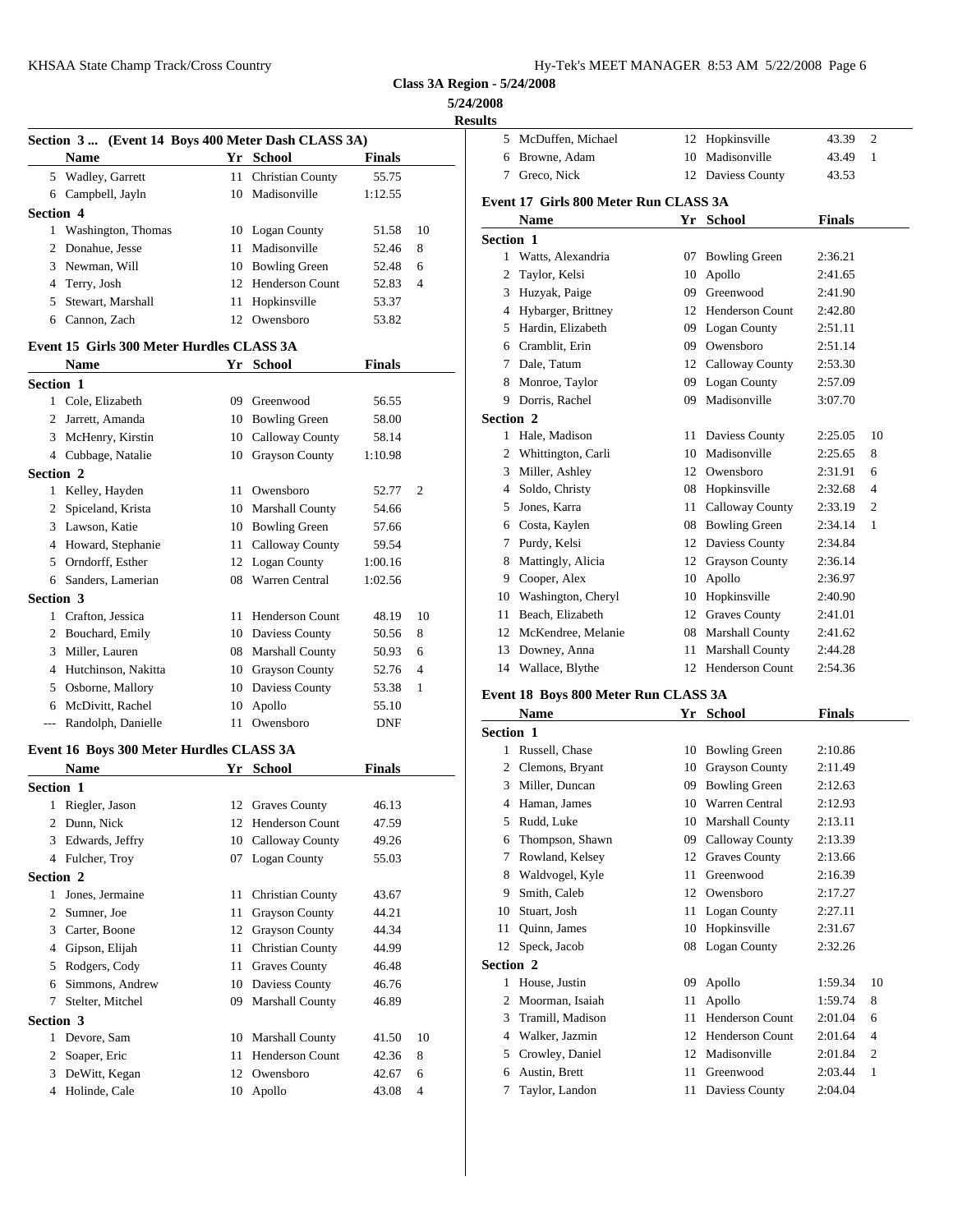**5/24/2008**

|                  |                                                   |    |                         |               |                | <b>Results</b>                  |
|------------------|---------------------------------------------------|----|-------------------------|---------------|----------------|---------------------------------|
|                  | Section 2  (Event 18 Boys 800 Meter Run CLASS 3A) |    |                         |               |                | <b>Section 3</b>                |
|                  | <b>Name</b>                                       |    | Yr School               | <b>Finals</b> |                | 1 Moor                          |
|                  | 8 Lampert, Ross                                   |    | 12 Marshall County      | 2:04.34       |                | 2<br>Rome                       |
|                  | 9 Roberts, Phillip                                | 11 | Owensboro               | 2:05.74       |                | McG<br>3                        |
|                  | 10 Russelburg, Wes                                |    | 11 Daviess County       | 2:06.24       |                | Bump<br>4                       |
|                  | 11 Lee, Josh                                      | 11 | <b>Calloway County</b>  | 2:07.34       |                | 5<br>Jarbo                      |
|                  | 12 Kvietkus, Johnny                               | 11 | Hopkinsville            | 2:07.64       |                | MacC<br>6                       |
| 13               | Abdulai, Sahid                                    |    | 11 Warren Central       | 2:14.74       |                | Section 4                       |
|                  |                                                   |    |                         |               |                | 1<br>Marig                      |
|                  | Event 19 Girls 200 Meter Dash CLASS 3A            |    |                         |               |                | Theus<br>2                      |
|                  | <b>Name</b>                                       |    | Yr School               | <b>Finals</b> |                | 3<br>Milla                      |
| Section 1        |                                                   |    |                         |               |                | 4<br>Thom                       |
|                  | 1 Wann, Holli                                     |    | 09 Calloway County      | 29.52         |                | 5<br>Watso                      |
|                  | 2 Chappell, Kelsey                                |    | 09 Apollo               | 30.34         |                |                                 |
| 3                | Shelton, Shelby                                   |    | 10 Daviess County       | 32.04         |                | Event 21 G                      |
|                  | 4 Ballard, Cassie                                 |    | 12 Daviess County       | 32.33         |                | <b>Nam</b>                      |
|                  | 5 Loving, Casey                                   | 09 | <b>Grayson County</b>   | 32.42         |                | <b>Section 1</b>                |
|                  | 6 Johnson, Niki                                   | 10 | Madisonville            | 36.66         |                | Quise<br>1                      |
| Section 2        |                                                   |    |                         |               |                | Miller<br>2                     |
| $\mathbf{1}$     | Baker, Koya                                       | 11 | Madisonville            | 28.91         |                | 3 Owen                          |
|                  | 2 Covington, Jessica                              |    | 07 Logan County         | 29.22         |                | 4 Baugl                         |
|                  | 3 Murrell, Aleisha                                |    | 07 Greenwood            | 29.37         |                | 5 Phelp                         |
|                  | 4 Darnell, Katie                                  |    | 10 Marshall County      | 29.45         |                | <b>Bryan</b><br>6               |
|                  | 5 Wedding, Heidi                                  |    | 09 Apollo               | 29.84         |                | Stewa<br>7                      |
| <b>Section 3</b> |                                                   |    |                         |               |                | Taylo<br>8                      |
|                  | 1 Grimes, Arlinda                                 | 11 | Hopkinsville            | 27.26         | $\overline{4}$ | Faenz<br>9                      |
|                  | 2 Morgan, Omni                                    | 11 | <b>Henderson Count</b>  | 27.44         | 2              | <b>Miku</b><br>10               |
|                  | 3 Lawrence, Taylor                                | 07 | Owensboro               | 28.18         |                | Burde<br>11                     |
|                  | 4 Walker, Nitya                                   |    | 08 Warren Central       | 28.54         |                | McLe<br>12                      |
| 5                | Watts, Jane-Embry                                 | 11 | <b>Bowling Green</b>    | 28.60         |                | Monr<br>13                      |
|                  | 6 Pheal, Markita                                  |    | 09 Logan County         | 29.36         |                | Scott,<br>14                    |
| <b>Section 4</b> |                                                   |    |                         |               |                | 15<br>Kenn                      |
|                  | 1 Murphy, Mariah                                  |    | 11 Owensboro            | 26.59         | 10             | Hicks<br>16                     |
|                  | 2 Hester, Sherria                                 | 11 | <b>Christian County</b> | 27.09         | 8              |                                 |
|                  | 3 Prather, Brittany                               | 11 | <b>Henderson Count</b>  | 27.11         | 6              | Event 22 B                      |
|                  | 4 McMillian, Ameshia                              |    | 12 Bowling Green        | 27.85         | $\mathbf{1}$   | <b>Nam</b>                      |
| 5                | Cannady, Rachell                                  | 09 | Hopkinsville            | 28.36         |                | <b>Section 1</b>                |
| 6                | Dunn, Shadonna                                    | 12 | Warren Central          | 28.45         |                | 1<br>Eaton                      |
| 7                | Dowdy, Ashlyn                                     | 11 | <b>Graves County</b>    | 28.76         |                | 2 Dicki<br>$\sim$ $\sim$ $\sim$ |
|                  |                                                   |    |                         |               |                |                                 |

# **Event 20 Boys 200 Meter Dash CLASS 3A**

|           | <b>Name</b>        |    | Yr School           | <b>Finals</b> |     |    | 5 Hop    |
|-----------|--------------------|----|---------------------|---------------|-----|----|----------|
| Section 1 |                    |    |                     |               |     |    | 6 Dick   |
|           | 1 Dymacek, Scott   |    | 10 Greenwood        | 24.69         |     |    | 7 Som    |
|           | 2 Mattingly, Cody  |    | 10 Grayson County   | 25.59         |     |    | 8 Ken    |
|           | 3 Larson, Nick     |    | 12 Marshall County  | 26.27         |     | 9  | Last     |
|           | 4 Boehman, Travis  | 09 | Daviess County      | 26.75         |     |    | 10 Cool  |
| Section 2 |                    |    |                     |               |     |    | 11 Butl  |
|           | 1 Harris, Keonta   |    | 12 Christian County | 23.86         | - 1 |    | 12 Stew  |
|           | 2 Collier, LeRon   |    | 11 Logan County     | 24.49         |     |    | 13 Phill |
|           | 3 Mkanta, Nehemiah |    | 10 Greenwood        | 24.53         |     |    | 14 Rey   |
|           | 4 Render, Jordan   |    | 12 Bowling Green    | 24.85         |     |    | 15 Locl  |
|           | 5 Loving, David    |    | 12 Grayson County   | 25.14         |     |    | 16 McK   |
| 6         | Curry, LaBradford  |    | 12 Owensboro        | 25.66         |     | 17 | Ada      |
|           |                    |    |                     |               |     |    | 10 W/m   |

| <b>Results</b> |                                        |          |                                 |                      |                |
|----------------|----------------------------------------|----------|---------------------------------|----------------------|----------------|
| Section 3      |                                        |          |                                 |                      |                |
|                | 1 Moore, Brandy                        | 11       | Ohio County                     | 23.71                | $\overline{4}$ |
| 2              | Romero, DeCorrian                      | 12       | Christian County                | 23.81                | 2              |
| 3              | McGregor, Cardell                      |          | 12 Hopkinsville                 | 24.14                |                |
| 4              | Bumpus, Jordan                         | 11       | Calloway County                 | 24.23                |                |
| 5              | Jarboe, Brian                          |          | 12 Apollo                       | 24.60                |                |
| 6              | MacGillis, Ryan                        |          | 12 Marshall County              | 24.75                |                |
| Section 4      |                                        |          |                                 |                      |                |
| 1              | Marigny, Ben                           |          | 12 Henderson Count              | 23.10                | 10             |
| 2              | Theus, Almondo                         | 11       | <b>Henderson Count</b>          | 23.40                | 8              |
| 3              | Millay, Dylan                          | 11       | Daviess County                  | 23.61                | 6              |
| 4              | Thompson, Al                           | 12       | Warren Central                  | 24.00                |                |
| 5              | Watson, Reuben                         |          | 10 Logan County                 | 24.45                |                |
|                |                                        |          |                                 |                      |                |
|                |                                        |          |                                 |                      |                |
|                | Event 21 Girls 3200 Meter Run CLASS 3A |          |                                 |                      |                |
|                | <b>Name</b>                            |          | Yr School                       | <b>Finals</b>        |                |
| Section 1      |                                        |          |                                 |                      |                |
| $\mathbf{1}$   | Quisenberry, Adair                     |          | 12 Daviess County               | 12:18.42             | 10             |
| 2              | Miller, Elizabeth                      | 11       | Daviess County                  | 12:23.83             | 8              |
| 3              | Owens, Taylor                          | 10       | Apollo                          | 13:07.87             | 6              |
| 4              | Baughman, Hannah                       | 12       | Madisonville                    | 13:24.98             | 4              |
| 5              | Phelps, Alyssa                         | 09       | <b>Bowling Green</b>            | 13:40.17             | $\overline{c}$ |
| 6<br>7         | Bryant, India                          | 10       | <b>Marshall County</b>          | 13:56.77             | 1              |
|                | Stewart, Josie                         | 09       | Hopkinsville                    | 14:11.13             |                |
| 8              | Taylor, Anna                           | 09       | Apollo                          | 14:16.10             |                |
| 9              | Faenza, Crystin                        | 11       | Logan County                    | 14:24.93             |                |
| 10<br>11       | Mikulick, Kristen                      | 12<br>09 | Calloway County<br>Madisonville | 14:32.44<br>14:36.71 |                |
| 12             | Burden, Bonnie<br>McLevain, Melissa    | 11       | <b>Henderson Count</b>          | 15:03.05             |                |

 Monroe, Kelly 08 Greenwood 15:08.71 Scott, Takina 10 Calloway County 15:22.95 Kenney, Erin 12 Logan County 16:03.11 Hicks, Katie 12 Grayson County 16:50.69

### **Event 22 Boys 3200 Meter Run CLASS 3A**

|                  | Name             | Yr | <b>School</b>          | <b>Finals</b> |                |
|------------------|------------------|----|------------------------|---------------|----------------|
| <b>Section 1</b> |                  |    |                        |               |                |
| 1                | Eaton, Ryan      | 10 | Greenwood              | 10:02.30      | 10             |
| 2                | Dickinson, Tyler |    | 12 Apollo              | 10:13.95      | 8              |
| 3                | Bridges, Evan    | 10 | Apollo                 | 10:19.81      | 6              |
| 4                | Ehrenheim, Evan  | 09 | Daviess County         | 10:20.90      | 4              |
| 5                | Hopkins, Daniel  | 11 | Calloway County        | 10:44.77      | $\overline{c}$ |
| 6                | Dickens, Brett   | 11 | Daviess County         | 10:46.55      | 1              |
| 7                | Somers, Lucas    | 11 | <b>Bowling Green</b>   | 10:53.75      |                |
| 8                | Kenney, Scott    | 11 | Logan County           | 10:59.06      |                |
| 9                | Laster, Joe Dan  |    | 11 Logan County        | 10:59.39      |                |
| 10               | Cook, Wesley     | 11 | Calloway County        | 11:11.57      |                |
| 11               | Butler, Caleb    | 10 | <b>Henderson Count</b> | 11:12.40      |                |
| 12               | Stewart, Steven  | 12 | <b>Grayson County</b>  | 11:14.02      |                |
| 13               | Phillips, Justin | 12 | Owensboro              | 11:26.50      |                |
| 14               | Reynolds, Josh   | 12 | <b>Marshall County</b> | 11:37.58      |                |
| 15               | Locklear, Rudy   | 10 | Owensboro              | 11:46.80      |                |
| 16               | McKendree, Matt  | 10 | <b>Marshall County</b> | 12:00.51      |                |
| 17               | Adams, Micah     | 11 | Madisonville           | 12:08.70      |                |
| 18               | Wright, Andrew   | 11 | <b>Grayson County</b>  | 12:14.55      |                |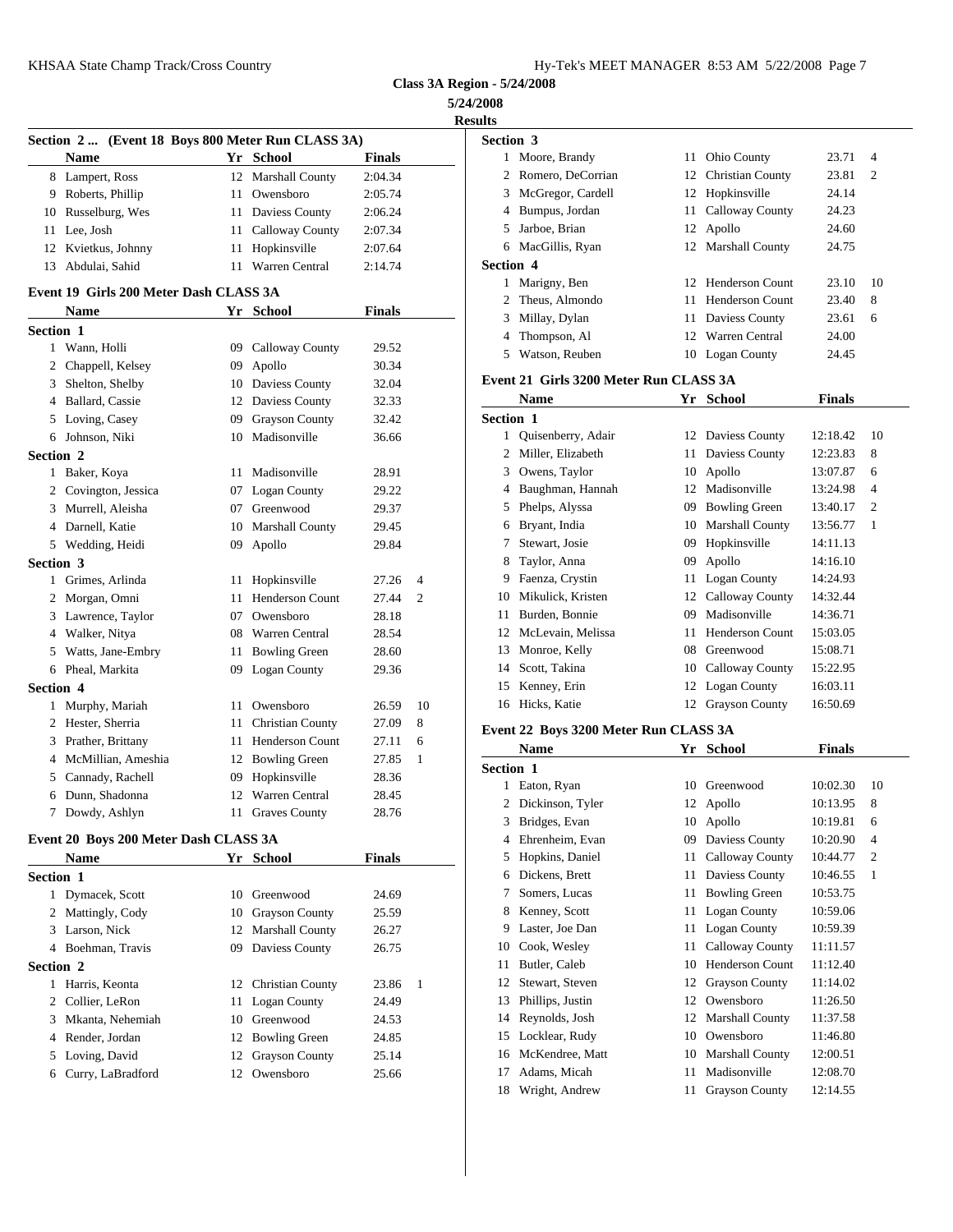**5/24/2008 Results**

|           |                                                    |                          |               |                | results             |
|-----------|----------------------------------------------------|--------------------------|---------------|----------------|---------------------|
|           | Section 1  (Event 22 Boys 3200 Meter Run CLASS 3A) |                          |               |                | 5 Marsh             |
|           | Name                                               | Yr School                | <b>Finals</b> |                | $1)$ Sp             |
|           | 19 Pollock, Lovice                                 | 09 Bowling Green         | 12:20.03      |                | $3)$ Mc             |
|           | 20 Barkley, Aaron                                  | 12 Henderson Count       | 13:02.59      |                | 5) Fel              |
|           | 21 Toon, Mark                                      | 09 Graves County         | 13:11.34      |                | 7) Ma               |
|           |                                                    |                          |               |                | 6 Hopk              |
|           | Event 23 Girls 4x400 Meter Relay CLASS 3A          |                          |               |                | $1)$ Wa             |
|           | Team                                               | <b>Relay</b>             | <b>Finals</b> |                | 3) Sol              |
| Section 1 |                                                    |                          |               |                | 5) Ca               |
|           | 1 Greenwood                                        |                          | 4:39.82       |                | 7) Mi               |
|           | 1) Murrell, Aleisha 07                             | 2) Stanley, Loryn 10     |               |                | 7<br>Logar          |
|           | 3) Buzzard, Lauren 09                              | 4) Cole, Elizabeth 09    |               |                | $1)$ Or             |
|           | 5) Smith, Kristen 10                               | 6) Miller, Riley 08      |               |                | $3)$ Ori            |
|           | 7) Weitlauf, Lauren 09                             |                          |               |                | 5) Ma               |
|           | 2 Calloway County                                  |                          | 4:40.36       |                | 7) Ad               |
|           | 1) Harlan, Bethany 10                              | 2) Starks, Sumer 10      |               |                | Event 24 B          |
|           | 3) Hiter, Heather 11                               | 4) Futrell, Abby 08      |               |                | Tean                |
|           | 5) Jones, Karra 11                                 |                          |               |                | Section 1           |
|           | 3 Apollo                                           |                          | 4:45.35       |                | 1 Marsh             |
|           | 1) Lamar, Alexa 09                                 | 2) Warren, Savannah 12   |               |                |                     |
|           | 3) Rhodes, Brianna 10                              | 4) McCarthy, Brittney 10 |               |                | $1)$ De             |
|           | 5) Howard, Aunna 09                                |                          |               |                | $3)$ Sho            |
|           | 4 Grayson County                                   |                          | 4:46.44       |                | 5) Lai<br>7) Wε     |
|           | 1) Mattingly, Alicia 12                            | 2) Shepherd, Tyra 12     |               |                | 2 Davie             |
|           | 3) Dennison, Chelsea 12                            | 4) McKenna, Hannah 10    |               |                |                     |
|           | 5) Hicks, Katie 12                                 | 6) Crawford, Rachel 12   |               |                | $1)$ Mi<br>3) Tay   |
|           | 7) Loving, Casey 09                                | 8) Clark, Hillary 09     |               |                |                     |
|           | 5 Madisonville                                     |                          | 4:50.82       |                | 5) Hu               |
|           | 1) Haywood, Kezie 11                               | 2) Baker, Koya 11        |               |                | 7) Yo<br>Grays<br>3 |
|           | 3) Elliott, Brittney 10                            | 4) Wallace, Tori 09      |               |                |                     |
|           | 5) Whittington, Carli 10                           |                          |               |                | 1) Su<br>$3)$ Cle   |
| Section 2 |                                                    |                          |               |                | 5) Ma               |
|           | 1 Henderson County                                 |                          | 4:19.01       | 10             | 7) Ca               |
|           | 1) Deig, Emily 12                                  | 2) Poindexter, Keisha 12 |               |                | 4 Bowli             |
|           | 3) Crafton, Jessica 11                             | 4) Hybarger, Brittney 12 |               |                | 1) Re               |
|           | 5) Wallace, Blythe 12                              | 6) Morgan, Omni 11       |               |                | 3) Bu               |
|           | 7) McLevain, Melissa 11                            | 8) Prather, Brittany 11  |               |                | 5) Mi               |
|           | 2 Owensboro                                        |                          | 4:19.53       | 8              | 5 Callo             |
|           | 1) Garvin, Cyan 10                                 | 2) Lawrence, Taylor 07   |               |                | 1) Fri              |
|           | 3) Randolph, Danielle 11                           | 4) Miller, Ashley 12     |               |                | 3) Mo               |
|           | 5) Kelley, Hayden 11                               | 6) Bowman, Victoria 07   |               |                | 5) Arı              |
|           | 7) Carbon, Shanice 10                              | 8) Murphy, Mariah 11     |               |                | 6 Warre             |
|           | 3 Bowling Green                                    |                          | 4:20.03       | 6              |                     |
|           | 1) Cohron, Katie 08                                | 2) Wohltjen, Sophie 10   |               |                | 1) Irv<br>3) Ha     |
|           | 3) Lyles, Ariel 11                                 | 4) Costa, Kaylen 08      |               |                | $5)$ Ab             |
|           | 5) Watts, Jane-Embry 11                            | 6) Watts, Victoria 07    |               |                | Christ<br>7         |
|           | 7) Watts, Alexandria 07                            |                          |               |                |                     |
|           | 4 Daviess County                                   |                          | 4:20.41       | $\overline{4}$ | 1) M                |
|           | 1) Osborne, Mallory 10                             | 2) Hurt, Emily 09        |               |                | 3) Ma               |
|           | 3) Hale, Madison 11                                | 4) Hofmann, Kelsey 11    |               |                | 5) Wa<br>Section 2  |
|           | 5) Bouchard, Emily 10                              | 6) Wendt, Demi 11        |               |                |                     |
|           | 7) Basham, Cortney 12                              | 8) Ballard, Cassie 12    |               |                | 1 Logar             |
|           |                                                    |                          |               |                | $1)$ Co             |
|           |                                                    |                          |               |                | $3)$ W <sub>2</sub> |

| ults      |                                           |                                     |
|-----------|-------------------------------------------|-------------------------------------|
|           | 5 Marshall County                         | 4:28.87<br>2                        |
|           | 1) Spiceland, Krista 10                   | 2) Ellis, Hannah 11                 |
|           | 3) McKendree, Melanie 08                  | 4) Miller, Lauren 08                |
|           | 5) Fehrenbacher, Tory 08                  | 6) Downey, Anna 11                  |
|           | 7) Martin, Brittany 09                    | 8) Boren, Nicole 12                 |
|           | 6 Hopkinsville                            | 4:36.07<br>1                        |
|           | 1) Washington, Cheryl 10                  | 2) Bussell, Jumaria 12              |
|           | 3) Soldo, Christy 08                      | 4) Major, Sahara 08                 |
|           | 5) Cannady, Rachell 09                    | 6) Shelton, Sherice 12              |
|           | 7) Miller, Shikeya 09<br>7 Logan County   | 8) Killibrew, Leandra 09<br>4:44.30 |
|           | 1) Orndorff, Kathleen 10                  | 2) Brown, Danielle 12               |
|           | 3) Orndorff, Esther 12                    | 4) Pheal, Markita 09                |
|           | 5) Markham, Kelsey 07                     | 6) Monroe, Taylor 09                |
|           | 7) Addison, Courtney 12                   | 8) Box, Sapphire 09                 |
|           |                                           |                                     |
|           | Event 24 Boys 4x400 Meter Relay CLASS 3A  |                                     |
|           | Team                                      | <b>Finals</b><br><b>Relay</b>       |
| Section 1 |                                           |                                     |
|           | 1 Marshall County                         | 3:41.66                             |
|           | 1) Devore, Sam 10                         | 2) Shanklin, Matt 12                |
|           | 3) Sheridan, Bryant 11                    | 4) Lampert, Ross 12                 |
|           | 5) Larson, Nick 12                        | 6) Rudd, Luke 10                    |
|           | 7) Walker, Brandon 12<br>2 Daviess County | 8) Kunnecke, Will 10<br>3:42.68     |
|           | 1) Millay, Dylan 11                       | 2) Russelburg, Wes 11               |
|           | 3) Taylor, Landon 11                      | 4) Bratcher, Skyler 10              |
|           | 5) Hunter, Tommy 10                       | 6) Taylor, Matt 11                  |
|           | 7) Young, Wyatt 10                        | 8) Boehman, Travis 09               |
|           | 3 Grayson County                          | 3:44.18                             |
|           | 1) Sumner, Joe 11                         | 2) Mitchell, Jay 10                 |
|           | 3) Clemons, Bryant 10                     | 4) Loving, David 12                 |
|           | 5) Mattingly, Cody 10                     | 6) Buckles, Daniel 09               |
|           | 7) Carter, Boone 12                       | 8) Smith, Wes 11                    |
|           | 4 Bowling Green                           | 3:45.68                             |
|           | 1) Render, Jordan 12                      | 2) Blackwell, Bryan 10              |
|           | 3) Butts, Jeron 11                        | 4) Newman, Will 10                  |
|           | 5) Miller, Duncan 09                      | 6) Robinson, Sage 09                |
|           | 5 Calloway County                         | 3:45.78                             |
|           | 1) Friedrich, Robbie 09                   | 2) Harris, Dylan 10                 |
|           | 3) Morton, Lucas 09                       | 4) Garner, George 11                |
|           | 5) Armstrong, Aaron 10                    |                                     |
|           | 6 Warren Central                          | 3:48.43                             |
|           | 1) Irvin, Micah 11                        | 2) Barber, Cortez 09                |
|           | 3) Haman, James 10                        | 4) Hibbit, Khiry 12                 |
|           | 5) Abdulai, Sahid 11                      | 6) Thompson, Al 12                  |
|           | 7 Christian County                        | 3:52.85                             |
|           | 1) McDuffen, Malcolm 10                   | 2) Wadley, Garrett 11               |
|           | 3) Manning, Rontez 10                     | 4) Murden, DeQuan 11                |
|           | 5) Washington, Julian 08                  |                                     |
| Section 2 |                                           |                                     |
|           | 1 Logan County                            | 3:30.93<br>10                       |
|           | 1) Collier, LeRon 11                      | 2) Whittington, Nick 12             |
|           | 3) Watson, Reuben 10                      | 4) Washington, Thomas 10            |
|           | 5) Barbee, Jonathan 10                    | 6) Kenney, Scott 11                 |
|           | 7) Stuart, Josh 11                        | 8) Laster, Joe Dan 11               |
|           |                                           |                                     |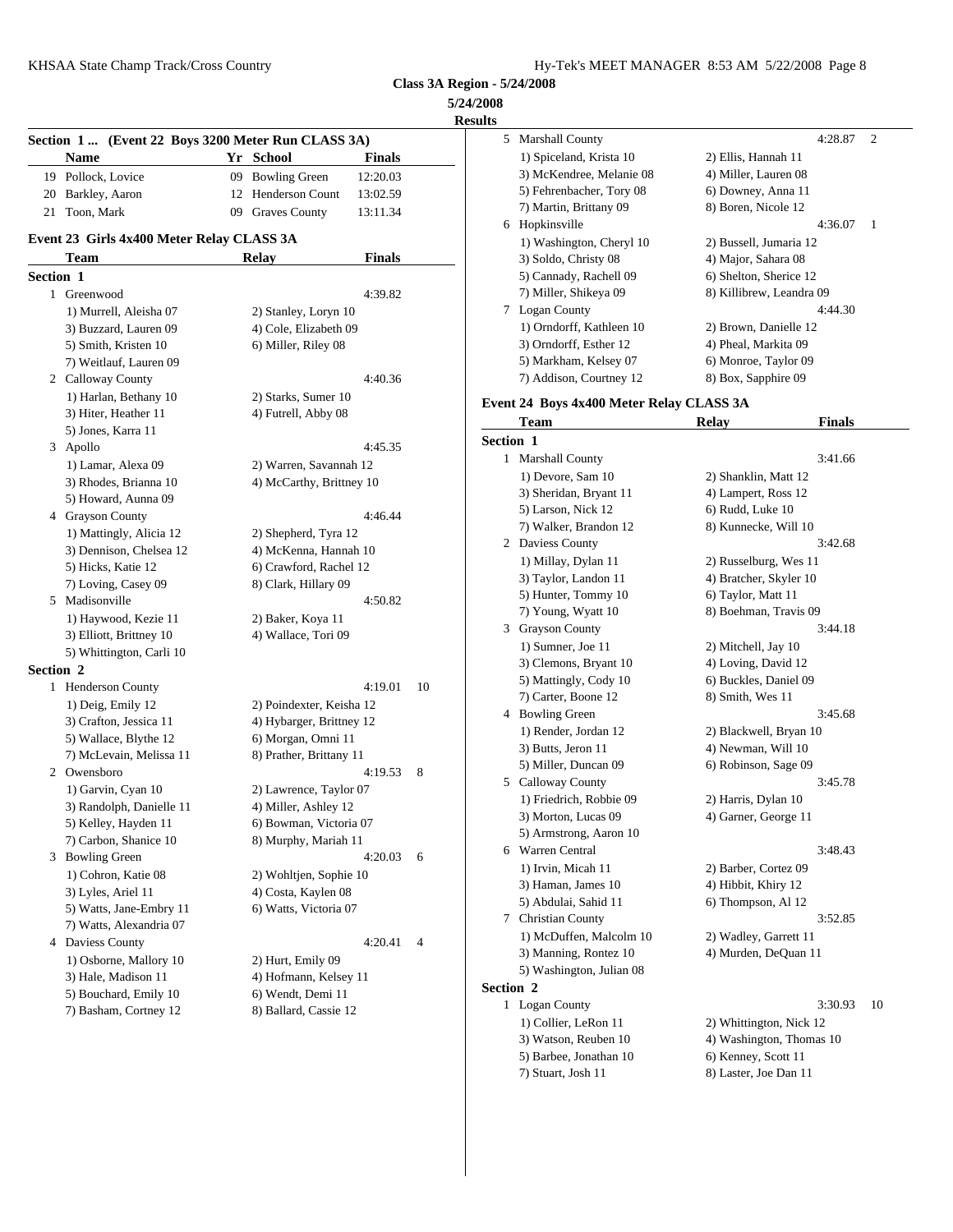**Class 3A Region - 5/24/2008 5/24/2008**

|                                                       |                                                     |               |                | <b>Results</b>     |    |
|-------------------------------------------------------|-----------------------------------------------------|---------------|----------------|--------------------|----|
| Section 2  (Event 24 Boys 4x400 Meter Relay CLASS 3A) |                                                     |               |                | 12) Warren Central | 12 |
| <b>Team</b>                                           | <b>Relay</b>                                        | <b>Finals</b> |                |                    |    |
| 2 Henderson County                                    |                                                     | 3:31.38 8     |                |                    |    |
| 1) Walker, Jazmin 12                                  | 2) Tramill, Madison 11                              |               |                |                    |    |
| 3) Tramill, Coleman 12                                | 4) Terry, Josh 12                                   |               |                |                    |    |
| 5) Shelman, John 10                                   | 6) Bickham, David 12                                |               |                |                    |    |
| 7) Lobo, Patrick 09                                   | 8) Berry, Connor 09                                 |               |                |                    |    |
| 3 Apollo                                              |                                                     | 3:36.23       | - 6            |                    |    |
| 1) Moorman, Isaiah 11                                 | 2) Higdon, Matt 10                                  |               |                |                    |    |
| 3) Holinde, Cale 10                                   | 4) Thrash, Shea 12                                  |               |                |                    |    |
| 5) House, Justin 09                                   | 6) Riney, Evan 12                                   |               |                |                    |    |
| 7) Dickinson, Todd 12                                 | 8) Gleason, John 10                                 |               |                |                    |    |
| 4 Greenwood                                           |                                                     | 3:37.48       | $\overline{4}$ |                    |    |
| 1) Mkanta, Nehemiah 10                                | 2) Winquist, Nick 11                                |               |                |                    |    |
| 3) Austin, Brett 11                                   | 4) Dymacek, Scott 10                                |               |                |                    |    |
| 5) Eaton, Ryan 10                                     | 6) Jackson, Daniel 11                               |               |                |                    |    |
| 7) Hollander, Eric 12                                 |                                                     |               |                |                    |    |
| 5 Hopkinsville                                        |                                                     | 3:38.10       | $\overline{2}$ |                    |    |
| 1) Stewart, Marshall 11                               | 2) McGregor, Cardell 12                             |               |                |                    |    |
| 3) Johnson, Deshawn 11                                | 4) Kvietkus, Johnny 11                              |               |                |                    |    |
| 5) McDuffen, Michael 12                               | 6) Medaris, Javor 10                                |               |                |                    |    |
| 6 Owensboro                                           |                                                     | 3:40.58       | $\overline{1}$ |                    |    |
| 1) Cannon, Zach 12                                    | 2) Roberts, Phillip 11                              |               |                |                    |    |
| 3) Bowling, Ryan 09                                   | 4) DeWitt, Kegan 12                                 |               |                |                    |    |
| 5) Royal, Josh 12                                     |                                                     |               |                |                    |    |
| 7 Madisonville                                        |                                                     | 3:43.46       |                |                    |    |
| 1) Baker, Patrick 12                                  | 2) Adams, Maarten 10                                |               |                |                    |    |
| 3) Donahue, Jesse 11                                  | 4) Browne, Adam 10                                  |               |                |                    |    |
| 5) Campbell, Jayln 10                                 | 6) Wade, JC 10                                      |               |                |                    |    |
| 7) Hood, Jonathon 11                                  | 8) Crowley, Daniel 12                               |               |                |                    |    |
|                                                       |                                                     |               |                |                    |    |
|                                                       | Women - CLASS 3A - Team Rankings - 18 Events Scored |               |                |                    |    |
| 1) Owensboro                                          |                                                     |               | 135            |                    |    |
| 2) Daviess County                                     |                                                     |               | 75             |                    |    |
| 3) Henderson County                                   |                                                     |               | 63             |                    |    |
| 4) Bowling Green                                      |                                                     |               | 60             |                    |    |
| 5) Marshall County                                    |                                                     |               | 38             |                    |    |
| 6) Hopkinsville                                       |                                                     |               | 36             |                    |    |
| 7) Christian County                                   |                                                     |               | 33             |                    |    |
| 7) Apollo                                             |                                                     |               | 33             |                    |    |
| 9) Madisonville North Hopkin                          |                                                     |               | 26             |                    |    |
| 9) Calloway County                                    |                                                     |               | 26             |                    |    |
| 11) Grayson County                                    |                                                     |               | 25             |                    |    |
| 12) Warren Central                                    |                                                     |               | 5              |                    |    |
| 13) Logan County                                      |                                                     |               | 2              |                    |    |
| 14) Graves County                                     |                                                     |               | 1              |                    |    |
|                                                       |                                                     |               |                |                    |    |
|                                                       | Men - CLASS 3A - Team Rankings - 18 Events Scored   |               |                |                    |    |
| 1) Apollo                                             |                                                     |               | 118            |                    |    |
| 2) Henderson County                                   |                                                     |               | 117            |                    |    |
| 3) Logan County                                       |                                                     |               | $50\,$         |                    |    |
| 4) Daviess County                                     |                                                     |               | 46             |                    |    |
| 5) Marshall County                                    |                                                     |               | 41             |                    |    |
| 6) Owensboro                                          |                                                     |               | 35             |                    |    |
| 7) Greenwood                                          |                                                     |               | 34             |                    |    |
| 8) Madisonville North Hopkin                          |                                                     |               | 25             |                    |    |
| 9) Calloway County                                    |                                                     |               | 24             |                    |    |
| 10) Christian County                                  |                                                     |               | 17             |                    |    |
| 11) Hopkinsville                                      |                                                     |               | 14             |                    |    |
|                                                       |                                                     |               |                |                    |    |